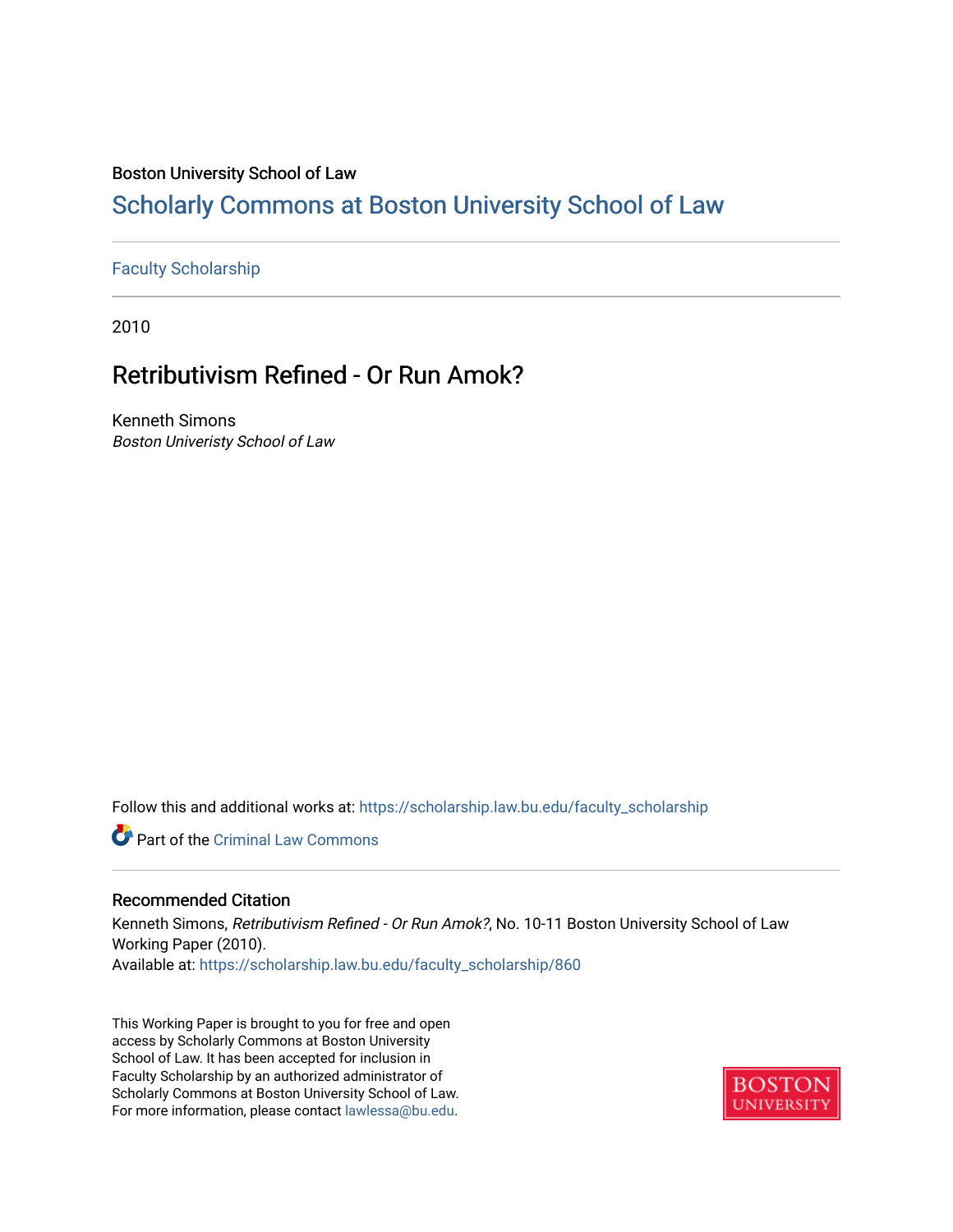

# **RETRIBUTIVISM REFINED-OR RUN AMOK?**

Boston University School of Law Working Paper No. 10-11 (May 7, 2010)

Forthcoming, The University of Chicago Law Review, Volume 77 (2010)

Kenneth W. Simons

A Review of *Crime and Culpability: A Theory of Criminal Law*  Larry Alexander and Kimberly Kessler Ferzan, with Stephen Morse. Cambridge, 2009. Pp xiii, 330.

This paper can be downloaded without charge at:

http://www.bu.edu/law/faculty/scholarship/workingpapers/2010.html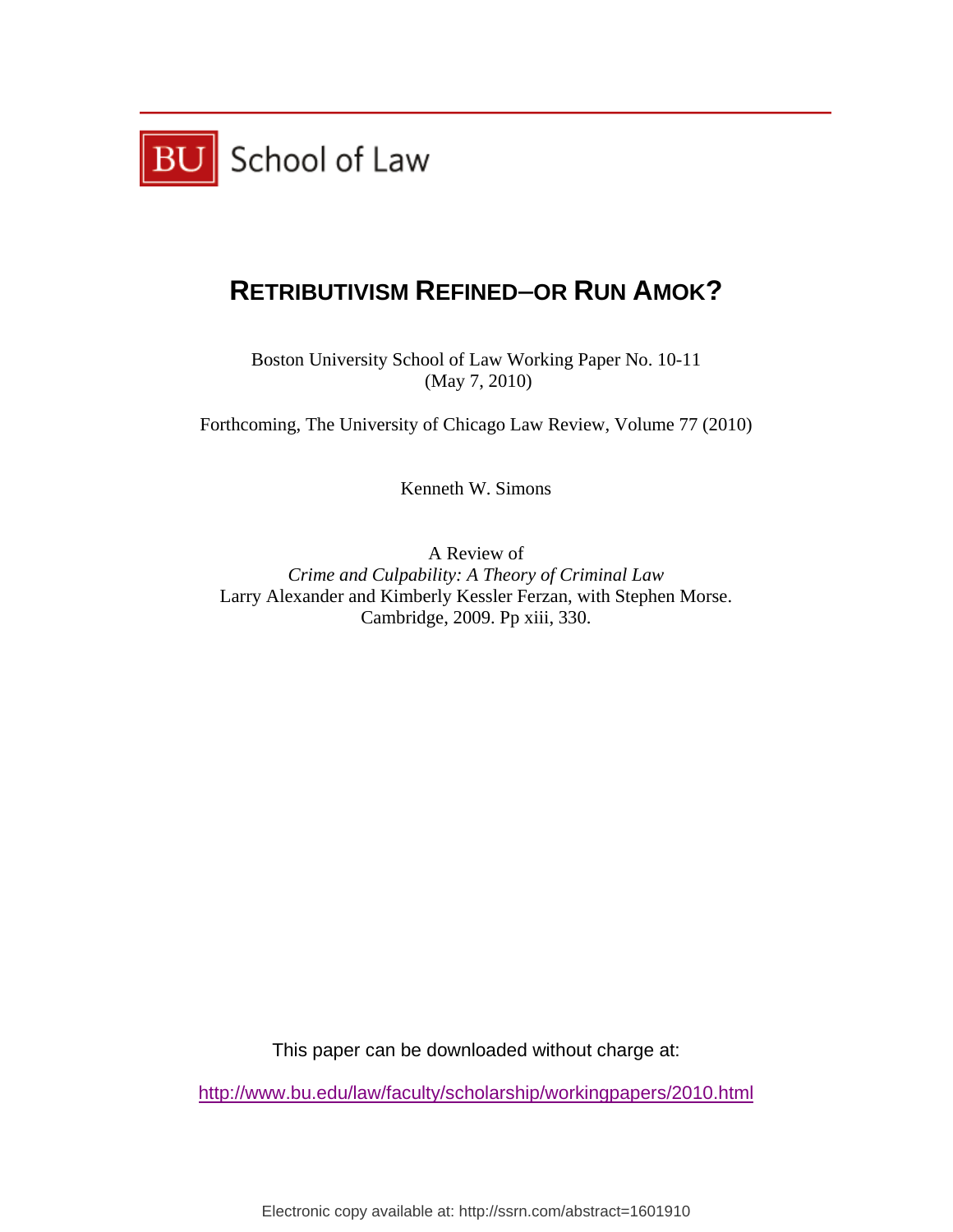#### REVIEW

## **Retributivism Refined—or Run Amok?**

*Kenneth W. Simons*†

*Crime and Culpability: A Theory of Criminal Law* Larry Alexander and Kimberly Kessler Ferzan, with Stephen Morse. Cambridge, 2009. Pp xiii, 330.

#### **INTRODUCTION**

What would the criminal law look like if we took retributivist principles very seriously? In this engagingly written, lively, philosophically astute book, the authors—Larry Alexander and Kimberly Kessler Ferzan, with contributions by Stephen J. Morse—provide a controversial set of answers. Whether a criminal act does or does not result in harm should not affect the actor's punishment (p 171). Only the last act of risk creation should suffice for liability (p 197). Conscious awareness of risk should always be necessary (pp 70–71). And all of criminal law, every category of mens rea and actus reus, should be reduced to the following single idea: *Do not be reckless; do not knowingly take risks that are clearly unjustifiable in light of your reasonsfor taking those risks* (p 263).

Few scholars and even fewer legislators will be persuaded, but that is of no moment. The authors have developed a set of arguments of re‐ markable breadth, depth, and originality. The arguments are fleshed out with terrific, vivid illustrations. The analysis is subtle and penetrating but leavened with playful humor. The authors are also brutally honest about the extreme implications of their positions. Indeed, they seem to relish these contrarian and radical repercussions, as we will see. I have no doubt that the book will be grist for the mill of criminal law theorists for many years to come.

In Part I of this Review, I briefly summarize the authors' most controversial claims, and also flag a few of their many intriguing secondary assertions. In Part II, I step back to examine the wider picture and ask whether, and to what extent, the authors are consequentialists in retributivist clothing. Part III turns to the authors' analysis of recklessness, and investigates two critical questions: Can recklessness really suffice as the sole criterion of culpability? (The answer, alas, is no.) And, is their

<sup>†</sup> Professor of Law and The Honorable Frank R. Kenison Distinguished Scholar in Law, Bos‐ ton University School of Law.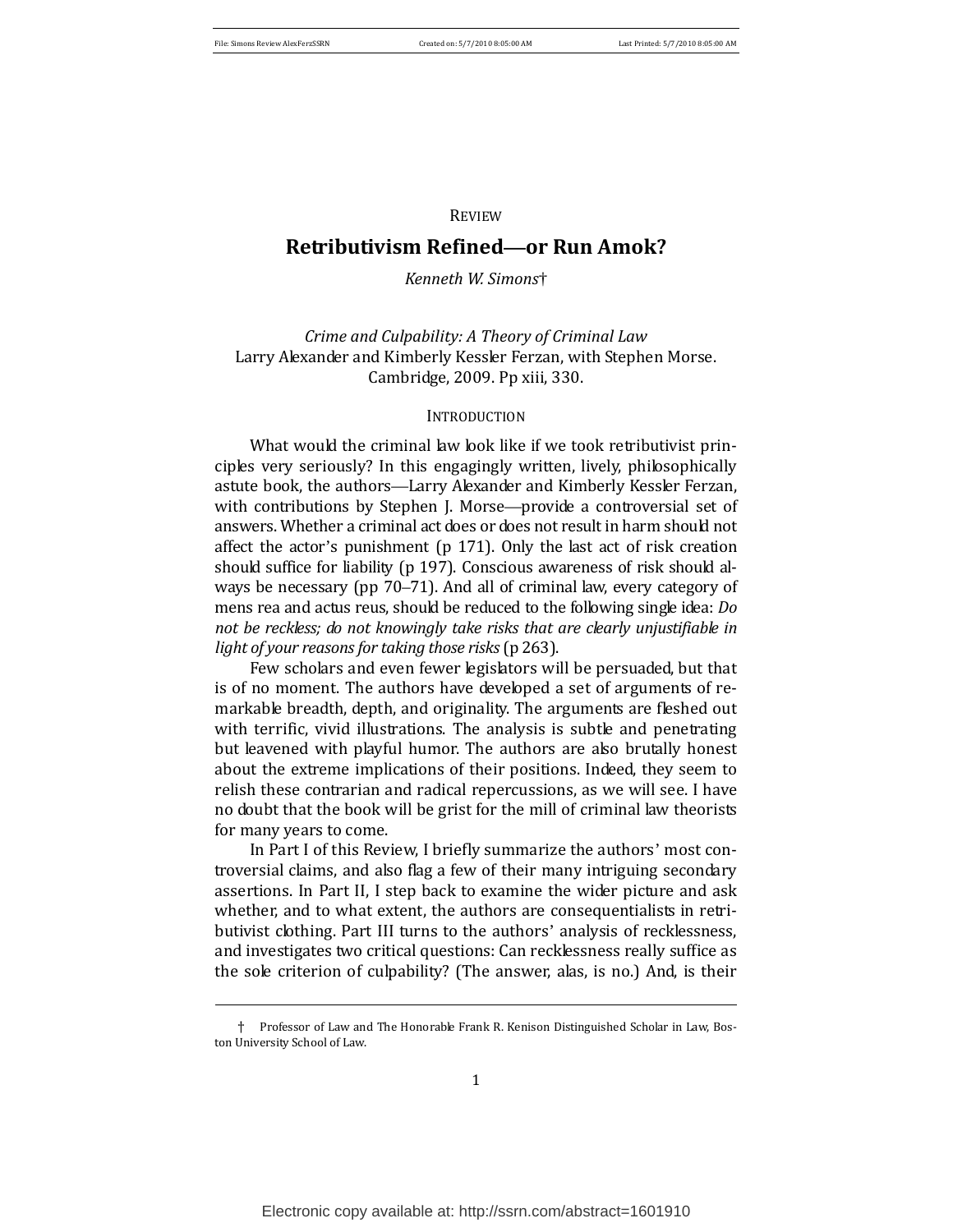requirement of "conscious awareness" of risk too demanding? (Indeed it is.) In Part IV, I address a surprising phenomenon, the reappearance of the reasonable person as a central requirement of their culpability criterion, notwithstanding their unequivocal rejection of the reasonable person as part of a criterion of liability for culpable inadvertence to risk; I then critique that reincarnation.

#### I. FOUR CONTROVERSIAL POSITIONS

The four most controversial positions that the authors endorse are the following:

- 1. *Results should not matter*. Whether a harmful outcome of the de‐ fendant's act occurs does not matter morally and should not matter legally. If D1 intends to kill, but the bullet misses his target, he should be punished to the same extent as if he succeeded in killing (p 172). And if D2 drives much too fast around a dangerous blind curve but just misses colliding with the car in the opposite lane, he should be punished to the same extent as if he actually killed all the occupants of the car. (Indeed, he should be punished the same even if there was no car in the opposite lane (p 30).)
- 2. *Only the "last act"<sup>1</sup> of risk creation should suffice for criminal liability*. Any earlier act—that is, any act over which the agent still retains control—is insufficient.<sup>2</sup> Thus, if  $D3$  has not yet pulled the trigger of a gun he is pointing at the victim, he should not be punished as harshly as one who has done so (even if his intention to kill the victim is absolutely clear from other evidence) (pp 217–18). Indeed, on their view, so long as D3 retains control over the risk, he should not suffer any criminal penalty, regardless of the firmness of his illicit intention or his close proximity to causing the harm. Suppose D3, having carefully planned the killing of V, carries a con‐ cealed loaded gun, which he believes poses no risk to others until he pulls the trigger, and then approaches V from behind, points the gun, and is just about to pull the trigger when he hears a police si‐ ren and runs away. He should not be guilty of a crime, they assert

<sup>&</sup>lt;sup>1</sup> This is the standard term employed in the literature on criminal attempts. See Joshua Dressler, *Understanding Criminal Law* § 27.06[B][2] (Lexis 5th ed 2009) (defining the "last act" test). It refers to an act by which the defendant believes that he has done all that he must in order to produce the intended result (such as the death of a victim or the burning of a building). I put the term in quotes because the authors are also including risky acts that are not intended to produce harm, such as dangerous driving (pp 198–216).

<sup>&</sup>lt;sup>2</sup> If D retains complete control of the risk—that is, if he believes that there is no chance that the risk will cause harm to a legally protected interest-then, on their view, criminal culpability is unwarranted (p 19). The authors also emphasize that the defendant must be able to control the risk of harm he has created "through exercise of reason and will alone" (p 197).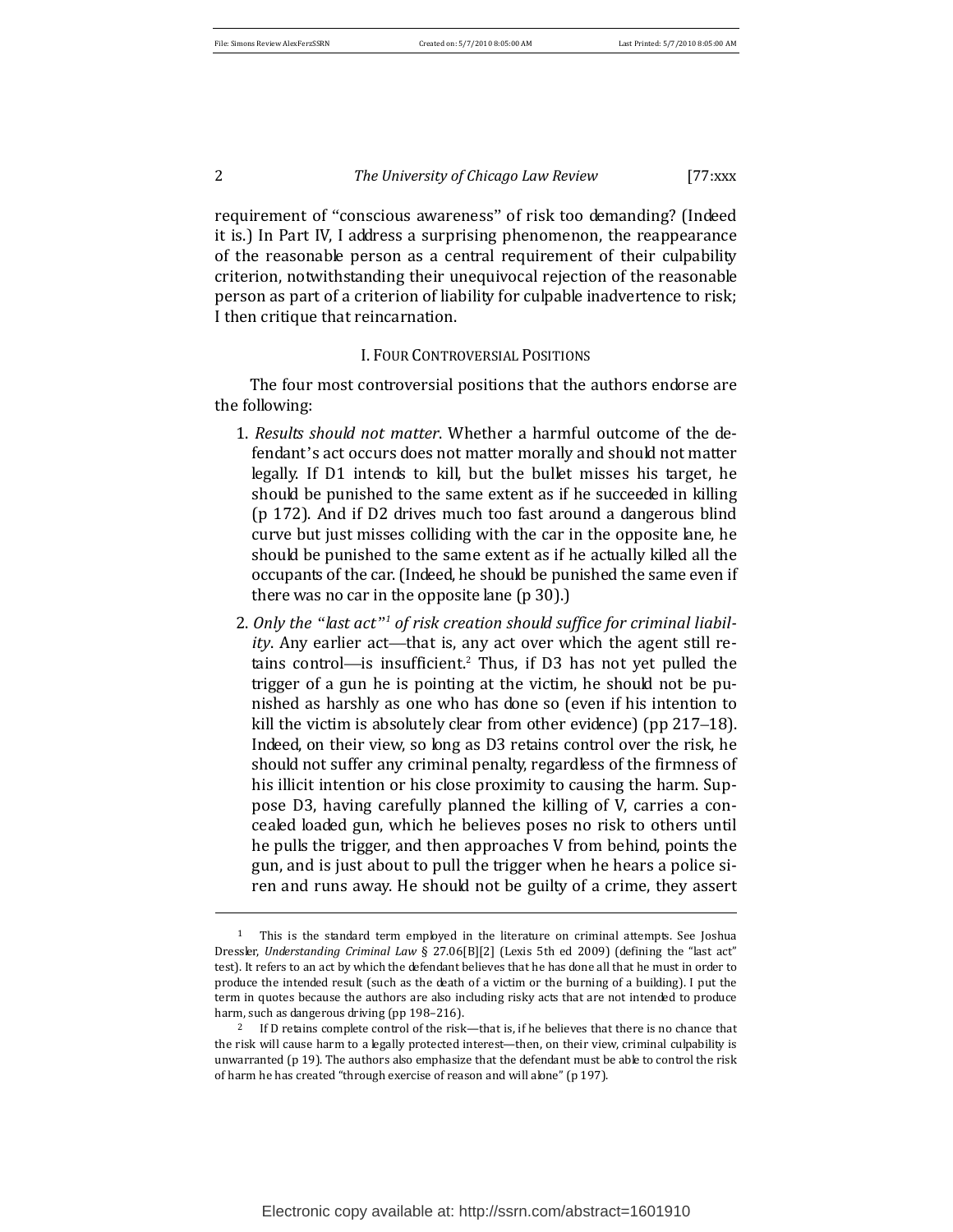(p 212). Similarly, on their view, a dangerous driver should not suf‐ fer any criminal penalty so long as he has not genuinely "unleashed" the risk of harm (p 220). So if D4 drives at a high speed around a blind curve but confidently believes that he will be able to stop in time to prevent injury, he should not, the authors assert, be punished.

- 3. *Recklessness should be necessary for criminal liability*. Negligent in‐ advertence to a risk, no matter how unreasonable or outrageous, should be insufficient (p 70). I say more in Part III.A about the dis‐ tinctive definition that they offer for recklessness. In essence, a person acts recklessly if the risks that he subjectively believes that his act poses are clearly unjustifiable in light of his reasons for taking those risks (p 27).
- 4. *Recklessness should be the only requirement for criminal culpability.*<sup>3</sup> It should replace all categories of mens rea and actus reus. "[T]here is really only one injunction that is relevant to criminal culpability: choose only those acts for which the risks to others' interests—as you estimate those risks—are sufficiently low to be outweighed by the interests . . . that you are attempting to advance (discounted by the probability of advancing those interests)" (p 263). The special part of the criminal law, identifying all of the particular criminal of‐ fenses, should be eliminated (p  $263$ ).<sup>4</sup>

An unfriendly critic might declare that these various positions heap absurdity on absurdity. The first position asserts that criminal liability should exist even if the risky act caused no harm, and indeed had no objective possibility of causing harm. Moreover, the first and fourth po‐ sitions combined would extend criminal liability to *any* act of unjustifia‐ ble risk creation, no matter how miniscule the risk. If Franklin takes a leisurely stroll through a crowd rather than staying home, and the sole purpose of his stroll is his sadistic desire that someone in the crowd will collide with him and suffer injury, we should deem his action criminal.<sup>5</sup>

To be sure, the second and third positions point in the opposite di‐ rection, narrowing criminal liability. Yet they appear to do so in absurd ways. Should the terrorist who unequivocally plans to bomb an airplane be immune from any criminal sanction simply because he is confident

I say "criminal culpability" and not "criminal liability" because the authors do acknowledge that consequentialist values could militate against criminal liability in some situations even though the actor is criminally culpable (pp 321–24) (discussing the burden of proof, plea bargaining, and other sentencing considerations).

<sup>&</sup>quot;Counting crime types," the authors assert, "is easy for us: we have only one crimemanifesting insufficient concern for others' legally protected interests" (p 246).

<sup>5</sup> The authors provide a comparable example, Frankie, discussed below in Part III.A.2.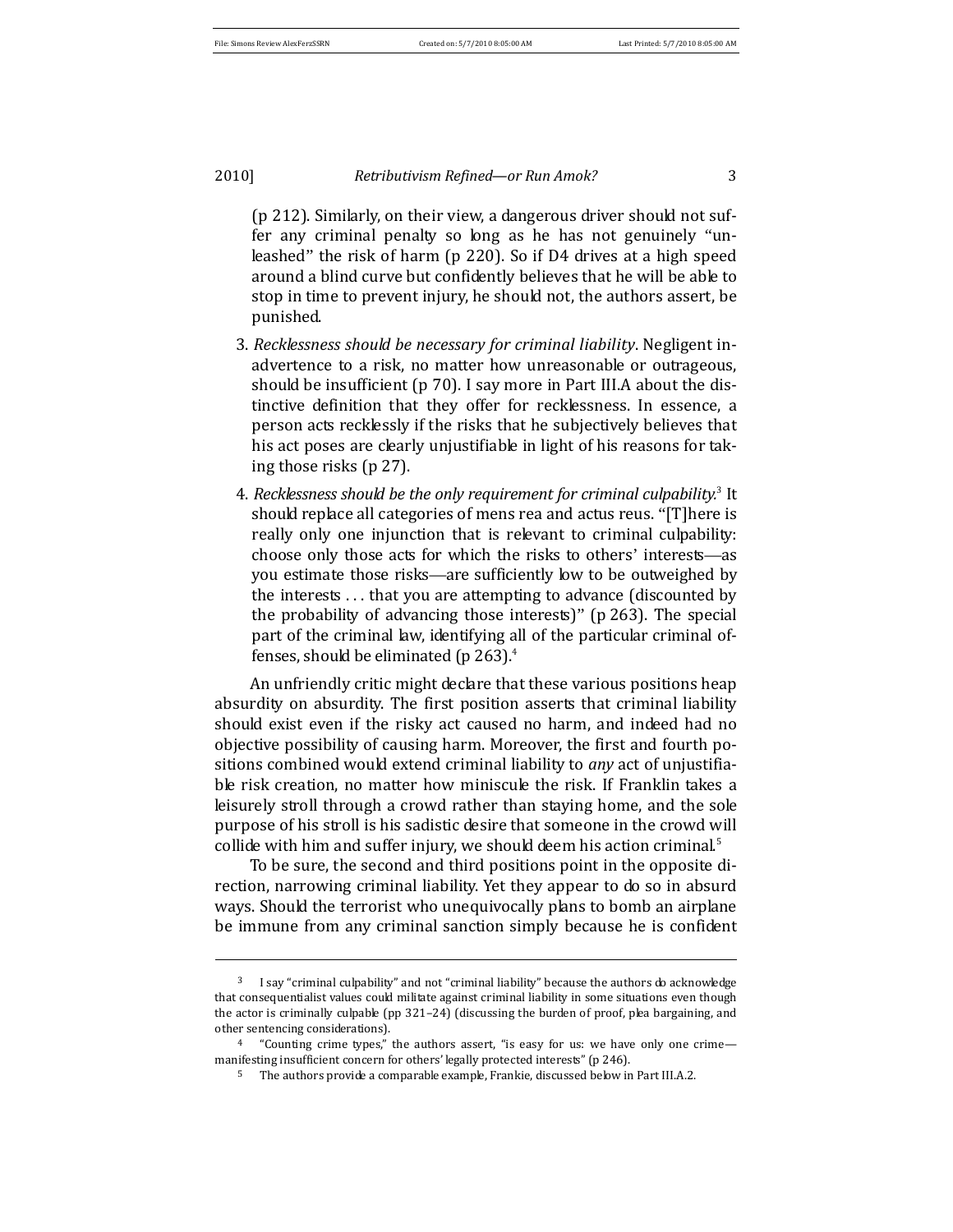that the explosive device cannot possibly be triggered until he pushes a switch? And should every actor who lacks awareness of the specific risks he is creating also be impervious to punishment, regardless of how obvious the risks would be to most actors and how blameworthy he is for not paying attention to them?

But I am a friendly critic. In my view, these positions, and the arguments for them, are coherent, illuminating, provocative and indeed sometimes extreme, but not (quite) absurd<sup>6</sup>

In this Review, I focus on the third and fourth positions. The first and second positions have been much discussed in the literature, though the authors do bring fresh analysis to bear on them.<sup>7</sup> (I happen to agree in large part with the authors on the first point, and disagree with them on the second.)

The combined effect of the authors' four positions would be to ex‐ pand the criminal law very substantially in many cases. The second and third positions do militate in the other direction, but one should not overstate their limiting implications. The "last act" requirement, for example, permits criminal liability in a wider range of situations than first appears. An actor who carries a loaded gun, believing that he probably can prevent it from causing harm, will often recognize that there is a small chance that he cannot (because, for example, he might drop it or it might discharge in a struggle); if he so recognizes, then he has indeed recklessly unleashed an unjustifiable risk of harm, albeit a much smaller (and thus less culpable) one than he unleashes after he pulls the trigger (pp 217–18).<sup>8</sup>

<sup>8</sup> "Even Superman commits a culpable act by firing a gun because the sudden appearance of kryptonite may prevent him from stopping the speeding bullet" (p 199 n 2). A nice example, but misleading: to be culpable under the authors' approach, Superman must be reckless; he must actually consciously believe that there is some chance that he will suddenly be exposed to kryptonite and thereby be disabled from catching up to the bullet. If Superman is superconfident or is simply oblivious to that chance, he will not be culpable.

Of course, if the actor is aware of some chance that the victim will suffer *fear* as a result of his inchoate act of brandishing the gun, the actor is, on the authors' theory, culpable for unleashing the

 <sup>6</sup> The second position, I must say, is precariously proximate to the precipice of the preposterous.<br><sup>7</sup> For example, the authors provide infutitively powerful counterexamples to the claim that

For example, the authors provide intuitively powerful counterexamples to the claim that results should matter for criminal liability. In "The Satanic Cult," twenty people, in order to join a gang, each fire a gun at the victim, knowing that only one rifle contains a live shell, but not knowing whether he has fired the deadly shot; the authors plausibly argue that we should not care which one is the actual killer (p 175). "The Broken Window" is a similar case of two children creating equivalent risks of harm, but only one actually breaking a window (p 176). The authors also identify an underappreciated problem with the "results matter" position: if negative results increase blameworthiness, why do fortuitous positive results not decrease blameworthiness (pp 178-80)? With respect to their claim that anything short of the "last act" of risk creation is insufficient for criminal liability, they offer strong reasons for rejecting the alternative view that firm intentions are sufficiently culpable acts (pp 199–210). Those reasons include the conditionality of such intentions and the opacity and indeterminacy of the actor's associated beliefs about the risks he is running and about his reasons (pp 203–06).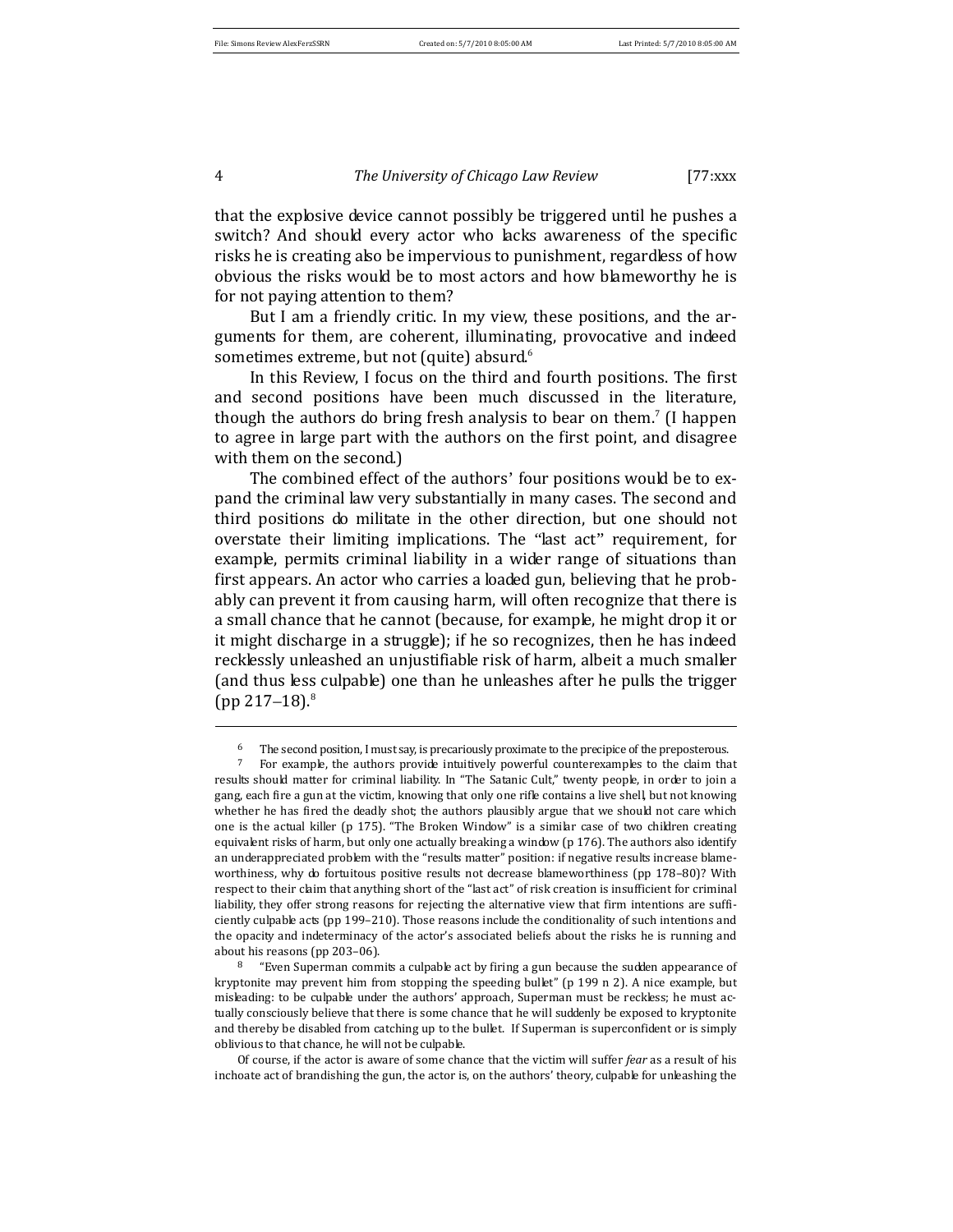Before we turn to some of the larger themes, it is worth highlighting a handful of the authors' highly original arguments with respect to more particular issues. These are just illustrations of the creativity and wide range of the authors' analysis.

- Self-defense doctrine conventionally imposes two independent requirements for the use of force: necessity and proportionality. But is the former just a component of the latter (p 117)?
- Conventional doctrine disfavors defensive claims of mistake of criminal law. But should we more readily allow such a defense when the crime at issue, such as a crime penalizing possession of machine-guns or a crime presuming that those below a certain age are incapable of consent, is merely a proxy for a legitimate state interest (pp 154–55)? And conversely, should we punish for attempting a proxy crime, notwithstanding the usual rule that true legal impossibility is a complete defense (pp 312–13)?
- The conventional requirement that an accomplice or coconspirator act with the "purpose" to assist the principal or other conspirator is overly narrow (and is often not rigorously applied). Can a "recklessness" criterion help solve these problems by reconceptualizing inchoate crimes as crimes in which one actor recklessly increases the risk that another will commit a crime (p 223)?<sup>9</sup>
- How do we determine the culpability of one who violates a deon‐ tological constraint, especially if the risk is consequentially justi‐ fiable (p  $287$ )?<sup>10</sup>

risk of causing fear, though not necessarily for unleashing the risk of causing physical injury (p 218).

I think the authors are too quick, however, to assume that an actor who intends to harm a vic‐ tim and has come perilously close to doing so almost inevitably will actually believe that he has unleashed a risk that he cannot fully control (p 220). (Suppose he is about to light the fuse of a bomb or about to pull a baded gun from his pocket.) Very often, actors who are bent on harming another form no specific beliefs of this sort; at most, they believe (in a vague sort of way) that they will probably succeed in what they are trying to do. In Part III.B, I discuss in more detail the requisite particularity, and degree of consciousness, of beliefs under the authors' theory.

<sup>&</sup>lt;sup>9</sup> Specifically, under the authors' approach, there is no need for separate crimes of solicitation, conspiracy, and accomplice liability. All are just cases of recklessly increasing the risks that others will commit crimes, through unjustifiably risking, encouraging, or aiding others' criminality. This approach also avoids the need to prove that the actor had the purpose to assist some specific crime, as opposed to proving that he risked that the other might commit any one of a range of crimes (pp 223–24).

<sup>&</sup>lt;sup>10</sup> The authors note that this problem is analogous to the problem of justifying a threshold version of deontology (p 287).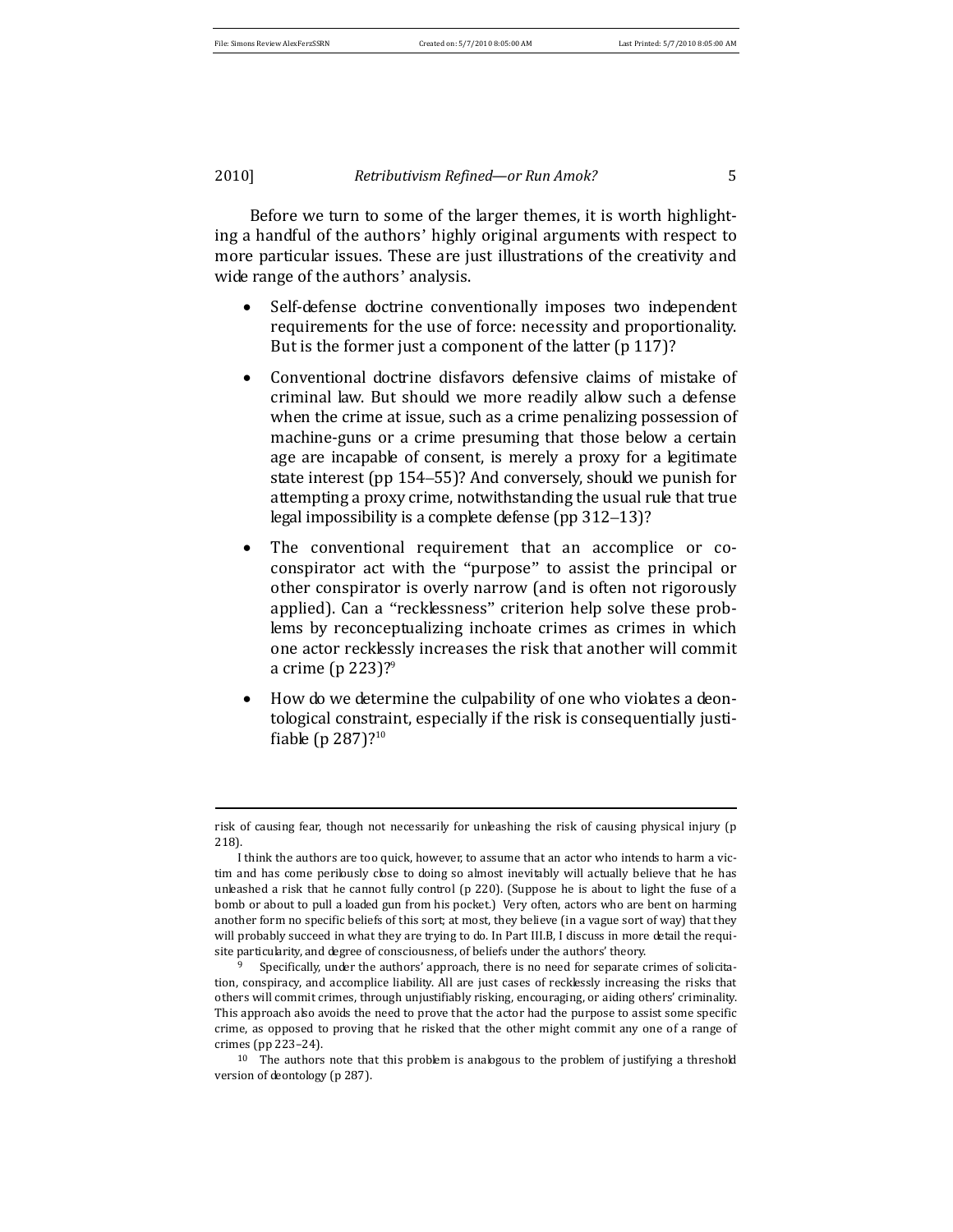• Could society (as opposed to an individual defendant) be "excused" for certain policies, such as preventively detaining the sane but dangerous (p 150)?

Finally, this Review concentrates upon some critical issues of prin‐ ciple and theory that the authors' arguments raise. However, their positions would engender significant problems of practical administration problems that the authors do attempt to address in Part Four of *Crime* and *Culpability*, but that remain quite serious.<sup>11</sup>

#### II. CONSEQUENTIALISTS IN RETRIBUTIVIST CLOTHING?

Before turning to the details of the authors' arguments with respect to the third and fourth positions, let us pause to consider the wider pic‐ ture. The authors helpfully situate their specific arguments within broader debates about the proper scope of retributivism or just deserts. They endorse a moderate, and partially consequentialist, version of re‐ tributivism (p 8). This version is stronger than the view (often denomi‐ nated "negative retributivism") that just deserts serves only as a side constraint on punishment, forbidding punishment in excess of desert; however, it is weaker than the view (one type of "affirmative retributivism") that if an offender deserves punishment, the state is mandated to impose it (p 7). Rather, they believe that just punishment is one good among many, and sometimes can be outweighed by other goods (p 9).

<u> 1989 - Andrea Santa Andrea Andrea Andrea Andrea Andrea Andrea Andrea Andrea Andrea Andrea Andrea Andrea Andr</u>

More specifically, their sample jury instruction (pp 327-29) gives absolutely no guidance to jurors about what kinds of "reasons" do or do not justify creating a risk. The jury is simply told:

 $11$  For example, the authors rely heavily on standards rather than rules to define criminal conduct. They justify this, in part, by the assertion that our current codes also rely very heavily on standards (p 292). But this claim is an exaggeration. Although legal criteria of reasonableness, negligence, and recklessness do require that a risk be unjustifiable, and thus do employ standards, such criteria only rarely are decisive. Indeed, they are often not at all significant in routine criminal prosecutions. For example, even if a theft or drug offense formally requires recklessness as to the amount of property stolen or drugs possessed, it would be extraordinarily rare for the *justifiability* of the actor's theft or possession to be a genuine issue. By contrast, their proposal, if implemented, would dramatically expand the use of standards in routine cases.

For behavior to be justified, the reasons that the actor has for engaging in his behavior should be weighed against the risk that the actor perceives that his conduct will cause a prohibited result or results.

<sup>…</sup> 

The actor's reasons for action include not only the reason or reasons that motivate his conduct but also any other reason that might justify his conduct of which he is aware. These reasons should be accorded weight by (1) their positive or negative force and (2) the actor's perception of the likelihood that the facts underlying the reasons do or will obtain (p 328).

Although the authors do suggest that the criminal code might codify the weight of different le‐ gally protected interests and of different reasons for creating risks, and might provide clarifying commentary, they also propose that the jury first make the extremely open-ended determination whether the risks outweigh the reasons (pp 278–79).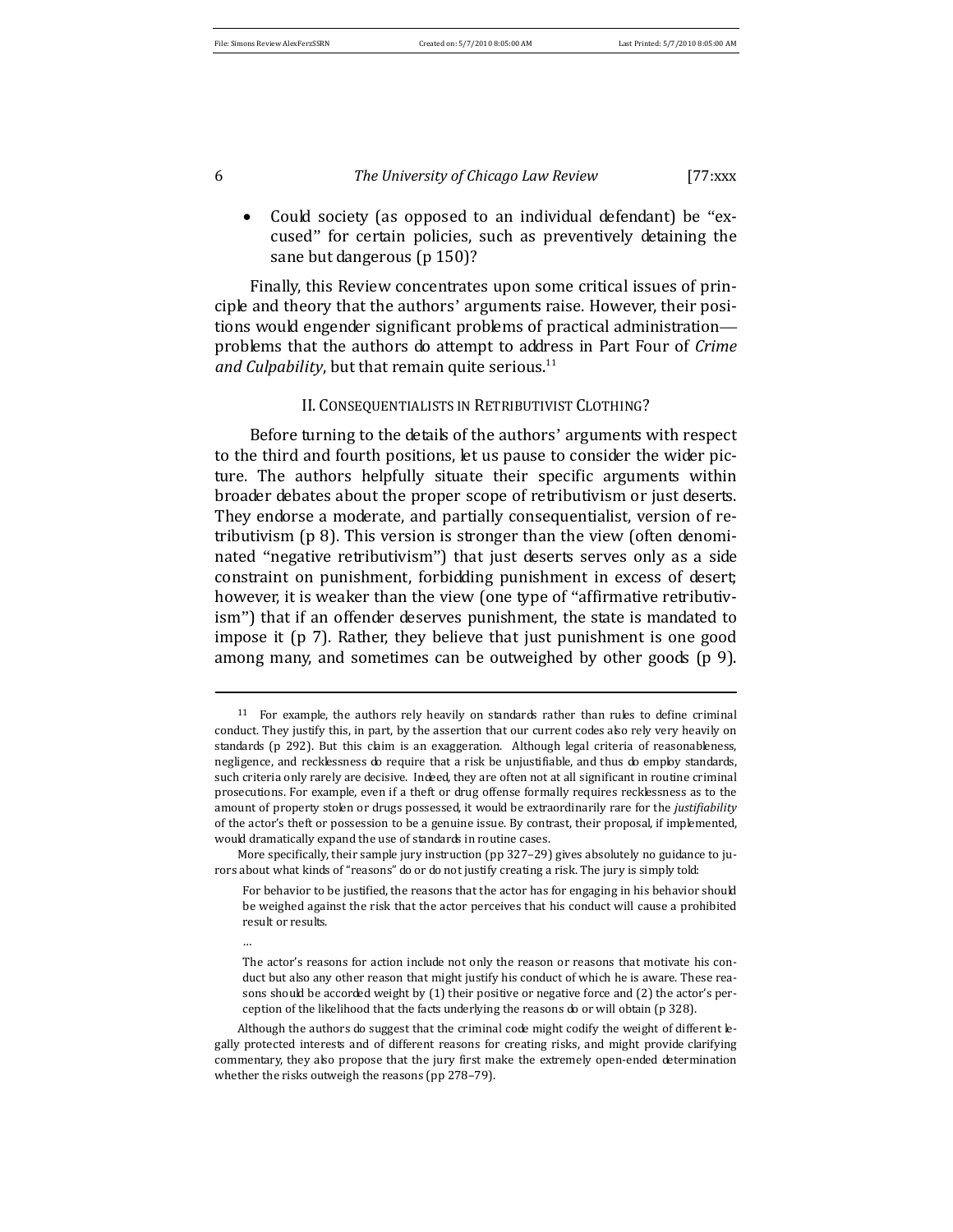Throughout the book, the authors offer examples of specific contexts in which the good of calibrating an actor's punishment to his just deserts might indeed be outweighed by other social values, including deterring crime, reducing administrative costs, and conforming to distributive justice (pp 10, 322).

I have no quarrel with this moderate general stance. But I do have a quarrel with the unexpectedly consequentialist tenor of their argument for a retributivist account of culpability. It is one thing to balance the good of retributive justice against consequentialist values. It is quite another to profess to offer a mainly retributivist account of culpability but then to pervasively employ consequentialist reasoning in fleshing out that account.

Thus, on the first page of the text, the authors flatly declare, "the criminal law aims at preventing harm" (p 3). This consequentialist assertion is surprising in two ways. First, a system of criminal laws might do a very good job of preventing harm, yet in so doing might punish the innocent or punish out of all proportion to desert. The authors, as professed retributivists, could not countenance this state of affairs. Second, if some particular criminal law doctrine or practice is completely ineffective at preventing or reducing the risk of harm, then on this reasoning, that doctrine or practice would be unjustifiable; yet affirmative retributivists believe that one important reason for the criminal law is to afford just deserts, even when this does *not* reduce crime.

The authors are aware of these problems and make some effort to respond to them. But why do they begin with the assumption that crim‐ inal law aims to prevent harm? Why not describe its aims as both preventing harm and giving wrongdoers their just deserts?<sup>12</sup>

One possible reason for their surprising endorsement of consequentialism is this: they insist that an actor is culpable only if he is in some sense *reachable* by the criminal law (p 6). I largely agree with this premise; but the premise does not entail either: (1) that the underlying *justification* for criminal law must be to prevent harm, or (2) that the particular doctrines of criminal law cannot legitimately be applied to a particular defendant unless they are capable of influencing him.

<sup>&</sup>lt;sup>12</sup> Of course, what counts as culpable action in the first place—an action that triggers the state's right to punish according to what the actor deserves—often depends on the specific future harms or wrongs the actor intended or risked. Attempted murder depends on an intention to kill; reckless driving depends on the anticipated future risks of harm. But this is a completely distinct point. The mere fact that we often properly take an ex ante perspective in determining culpability does not convert a nonconsequentialist theory into a consequentialist one. See Kenneth W. Simons, *Tort Negligence, CostBenefit Analysis, and Tradeoffs: A Closer Look at the Controversy*, 41 Loyola LA L Rev 1171, 1188–89 (2008) (arguing that justifications like self‐defense similarly take an ex ante perspec‐ tive, a perspective that can be explained through a consequentialist assessment of risk and future harm, but that can also be explained on moral and nonconsequentialist grounds).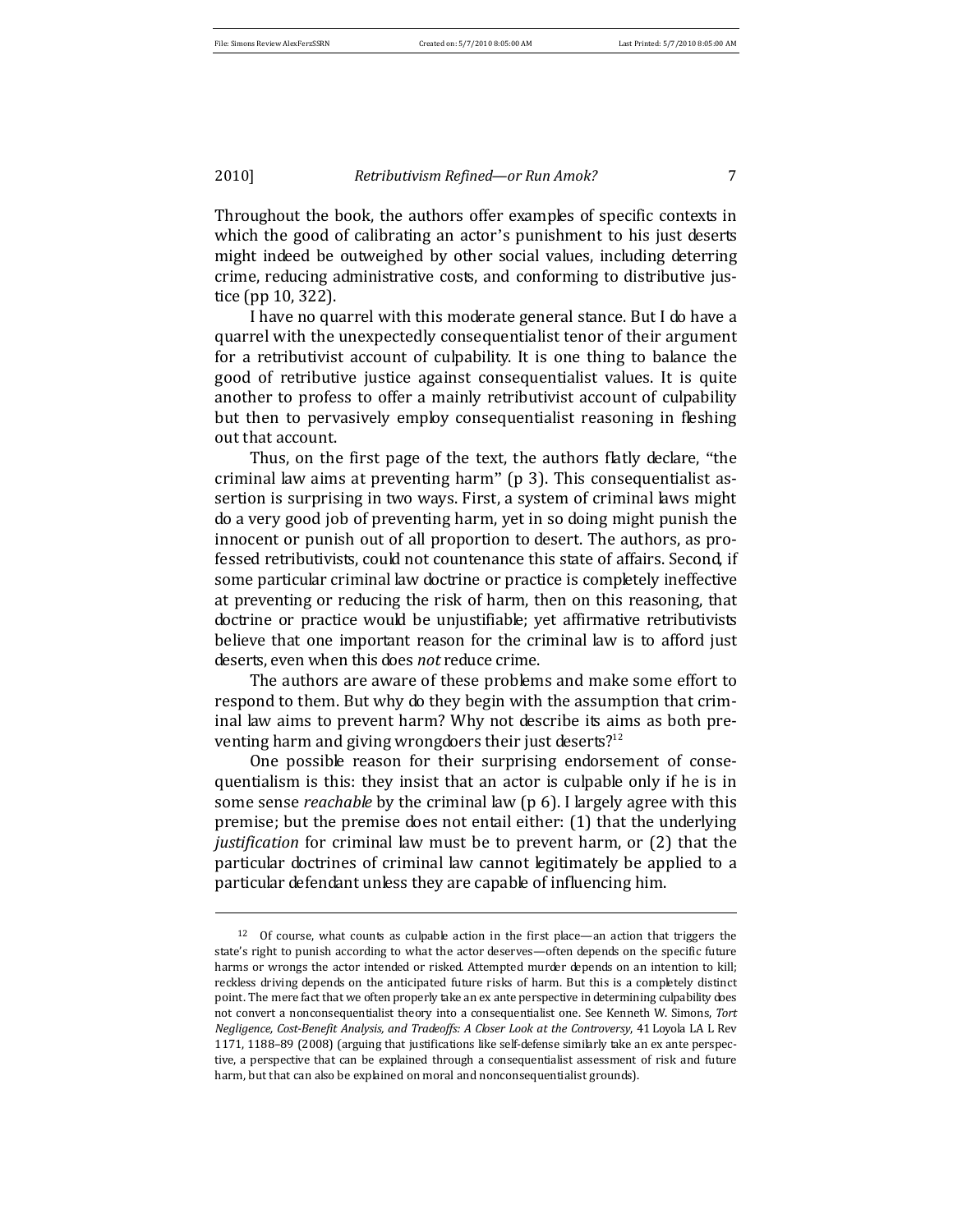Thus, the authors are right that it would be unfair to punish those who are completely incapable of abiding by criminal law norms-for example, due to infancy, insanity, or excusable ignorance. And they are right that the criminal law presupposes that people act for reasons. But they are wrong to then insist that punishment is apt only in those situa‐ tions when the law *can influence* those reasons (p 6).

Consider two counterexamples to their claim. Suppose a terrorist expects to die in the course of his violent attack. He deserves serious punishment even if the prospect of criminal punishment cannot affect his decision to commit a crime. Or suppose a less extreme case: Dan, the wayward moralist. Dan has an anger management problem. He is also deeply religious, believing that he owes a strong moral duty to treat oth‐ ers without violence and with utmost respect. Indeed, his moral beliefs are so strong that the criminal law has absolutely no effect on him. Sometimes he loses his temper and physically assaults his friends and family. He is enormously ashamed and humiliated by his own behavior, to such a degree that even if there were no criminal law, or even if it imposed either less severe or more severe punishments, his conduct would be no different. Sometimes he is able to resist his urges, but often he is not. When he commits a crime, does he deserve criminal punishment? Many retributivists would answer yes, even though in his case, the law cannot influence his reasons or his behavior. Given the authors' endorsement of moderate retributivism, which holds that just deserts is sometimes a sufficient reason for punishment, they should support pu‐ nishment of Dan, even though the law cannot influence Dan's reasons.

In short, I agree with the authors that responsiveness to reasons is a plausible requirement of any retributive theory, but I do not agree that responsiveness to the criminal law is an inexorable requirement. (Responsiveness to the criminal law might be a sensible requirement of the *consequentialist* element of their mixed approach to punishment; how‐ ever, that is a distinct claim.)

To be sure, it is difficult to imagine any real‐world criminal justice system that does not significantly influence the extent to which people commit crimes. At the very least, enactment and enforcement of criminal law rules have the effect of reinforcing social norms, which in turn quite clearly influence the incidence of criminal behavior. Indeed, the authors claim that norm‐inculcation is the *only* proper way, under a re‐ tributivist approach, for the criminal law to prevent harm (pp  $6-7$ ). Norm‐reinforcement is also central to their conception of retribution in another way—it explains why we properly blame those who violate criminal law norms:

[T]he inculcation of such norms involves as its corollary the inculcation of reactive attitudes toward those who comply with and those who violate the norms. The negative reactive attitudes, to be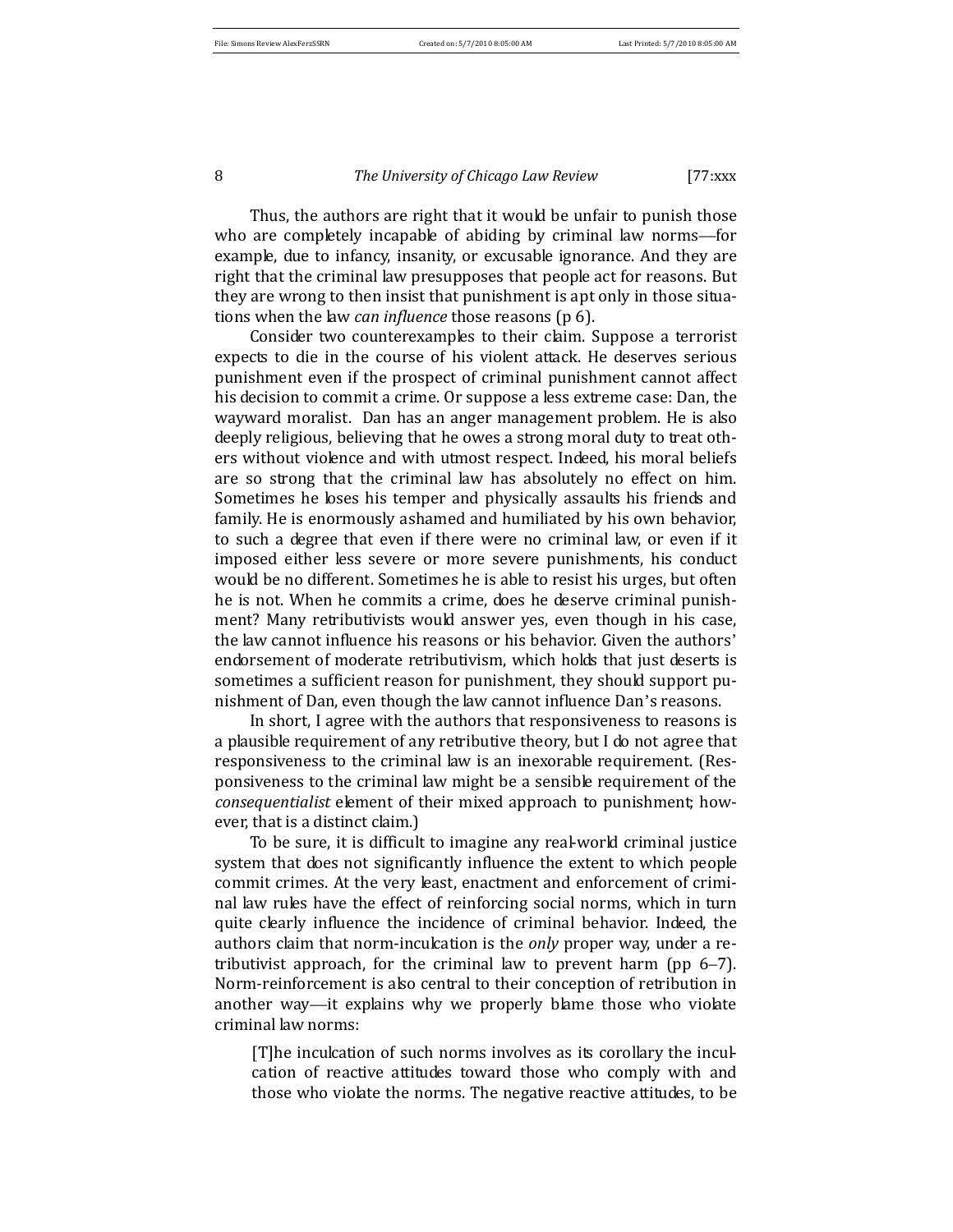directed at those who choose to violate the norms, include both blame and the sense that punishment is fitting (p 6).

Nevertheless, a purely nonconsequentialist criminal law that has little or no influence on the incidence of crime, not even by way of norm‐ reinforcement, is entirely *conceivable*. Imagine, for example, that we were able to prevent almost all crime by means of noncriminal legal institutions such as civil regulation, systems of preventive detention, tort law, mental health institutions, and other social programs. And suppose a few crimes continue to be committed—by people like Dan, or, more likely, by people who rationally calculate that the risk of prosecution for their particular crime will be less than their anticipated benefits from the crime. Principles of just deserts would still demand that these re‐ maining criminals be punished.

The authors' surprisingly consequentialist account of the foundation of culpability has problematic implications later in the book when they turn to more specific issues. For example, when they argue for a "last act" requirement, one of their rationales is that the criminal law aims to influence the actor's reasons for action; so if an actor who in‐ tends to harm or endanger another still is able to change his mind and decide not to unleash the risk, the law remains capable of influencing him, and he should not be criminally liable (pp  $198-99$ ,  $212-14$ ,  $216$ ). But, again, an actor might be completely insensitive to the criminal law, yet still amenable to moral or other reasons for reconsidering his wrongful intent; should the latter not be the test of whether he has committed the last act?

A second example is the authors' incentive‐based argument that the law should not require an actor faced with a choice of a greater, less‐ er, and least evil to choose the least. Suppose a runaway trolley will kill five unless it is redirected either to track A, where it will kill two, or to track B, where it will kill one (p 105). The actor is considering whether to redirect the trolley. If the law were to permit him to redirect the trol‐ ley only if he chooses the least evil, that is, only if he chooses to redirect it to track B, not track A, then, they worry, the actor might choose *neither* the lesser nor the least evil, but might simply allow the greater evil to occur, an option that the law normally will consider permissible (p  $104-08$ ).<sup>13</sup> But here, too, it should be irrelevant on a retributivist ac-

 $13$  The authors' approach might also appear to be too consequentialist insofar as it requires a comprehensive, systematic balancing of risks, reasons, and duration of risk, in determining wheth‐ er the risky act is culpable. Some will object that this is just a utilitarian cost-benefit analysis, similar to the Learned Hand test of tort negligence, and equally indefensible if one is a genuine nonconsequentialist.

I am happy to leap to their defense here. I agree that we must balance the advantages and disad‐ vantages of taking a precaution to judge an actor's negligence in tort law. And we might similarly want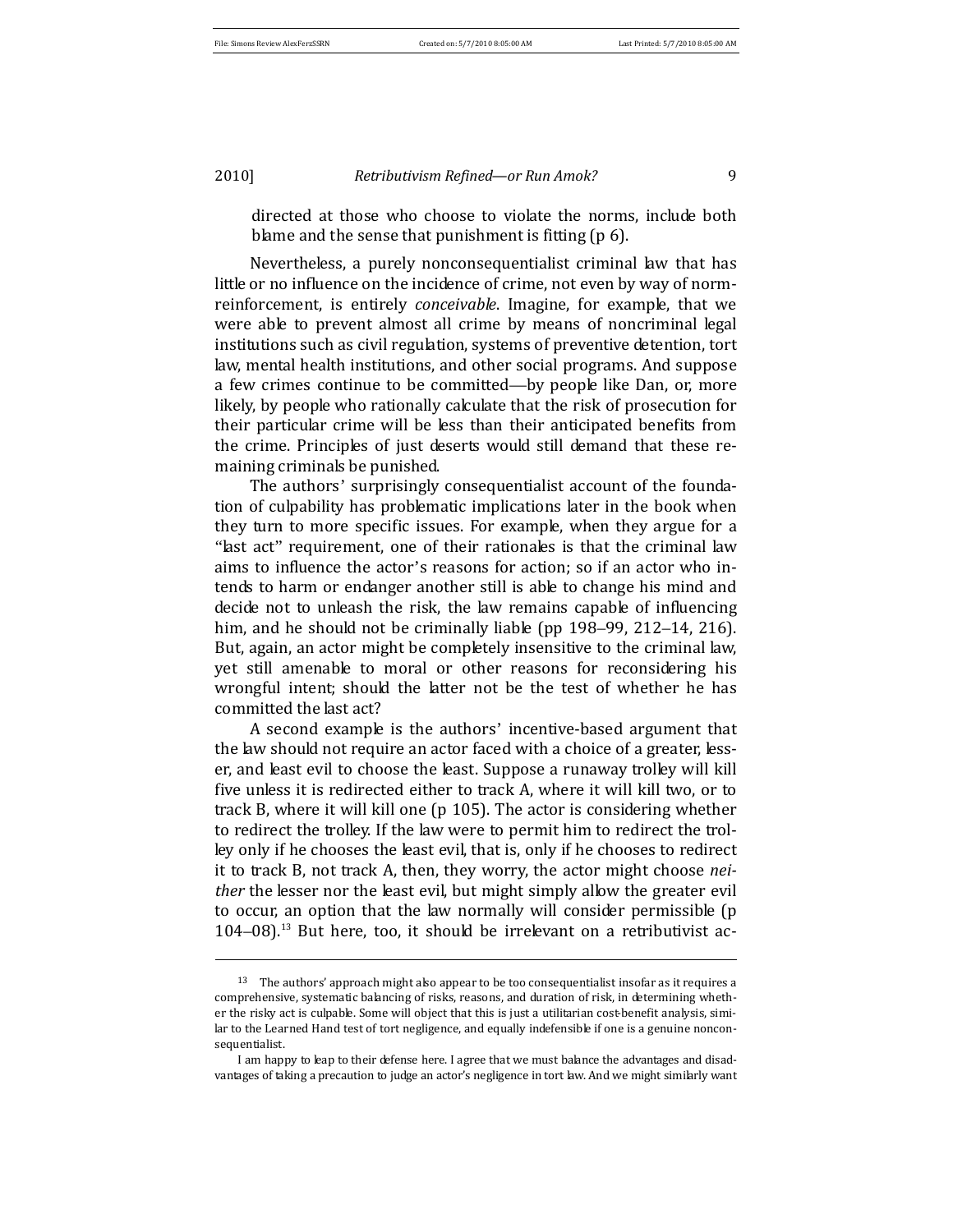10 *The University of Chicago Law Review* [77:xxx

count how this actor or similarly situated actors will respond to the law's incentives. It is also a bit unlikely that anyone but a few philosophers or law professors would even recognize, in the real world, that they are facing a choice between the "lesser" and the "least" evil.) The proper question, rather, is whether a choice of lesser rather than least evil can be justified as consistent with retributive values.<sup>14</sup>

#### III. THE PROBLEMATIC RECKLESSNESS CRITERION

Let us turn to the authors' analysis of recklessness and investigate two critical questions. Can recklessness really suffice as the sole crite‐ rion of culpability? And, is their requirement of "conscious awareness" of risk too demanding?

#### A. Recklessness as the Supposed Single Criterion of Culpability

One of the most arresting of the authors' claims is that they can re‐ duce culpability to a single criterion, recklessness, that would swallow up and replace all other criteria such as purpose, knowledge, recklessness as defined in the Model Penal Code, extreme indifference, and willful blindness (p $41$ ).<sup>15</sup>

to balance the risks and the reasons for choosing to take a risky course of action when we are judging criminal culpability. But in both cases, the balance need not, and should not, aim simply to maximize utility or welfare. See id.

<sup>14</sup> For a tentative negative answer, see Kenneth W. Simons, *Exploring the Intricacies of the Lesser Evils Defense*, 24 L & Phil 645, 653–54 (2005) (explaining that if permission either to choose or not to choose the lesser evil is autonomy-based, then arguably an actor who chooses to act forfeits any objection to then being required to choose the least rather than lesser evil).

<sup>15</sup> I am surprised, however, at the authors' criticism of the willful blindness doctrine, under which a mens rea of knowledge is deemed to include some cases in which the actor lacks knowledge only because she deliberately avoids confirming the relevant facts (pp 33–35). That doctrine is intended to accomplish just what they want to achieve with their two-variable recklessness criterion: avoid the inflexibility of the knowledge-recklessness distinction and treat certain especially culpable cases of cognitive recklessness as harshly as cases of knowledge. See Kenneth W. Simons, *Should the Model Penal Code's Mens Rea Provisions Be Amended?*, 1 Ohio St J Crim L 179, 196–98 (2003) (arguing that an exclusively cognitive criterion for distinguishing between knowledge and recklessness is too narrow).

In their example, a mule knows there is a 1 percent chance that his suitcase contains illegal drugs. The willful blindness doctrine would treat him as "knowing" if the reason why he does not inquire into whether his suitcase contains drugs (though he could easily do so) is in order to remain part of the criminal gang and obtain illegal profits (p 34). The doctrine thus is entirely consistent with the authors' approach, which looks both at the perceived risk and at the (good or bad) reasons for running the risk. Here, the mule has a socially unacceptable reason for not inquiring further, and this plausibly elevates his 1 percent estimation of the risk that he is smuggling to roughly the level of culpability of another (knowing) actor who is 90 percent sure that his suitcase contains illegal drugs. Deeming such a reckless actor to be "knowing" is not "absurd" (p 34), but is simply a way of expressing their comparable culpability. By contrast, if the mule is willing to take a 1 percent risk that he is smuggling drugs for a much less culpable reason, for example to show friendship to a person he admires, he is *not* comparable in culpability to a knowing actor.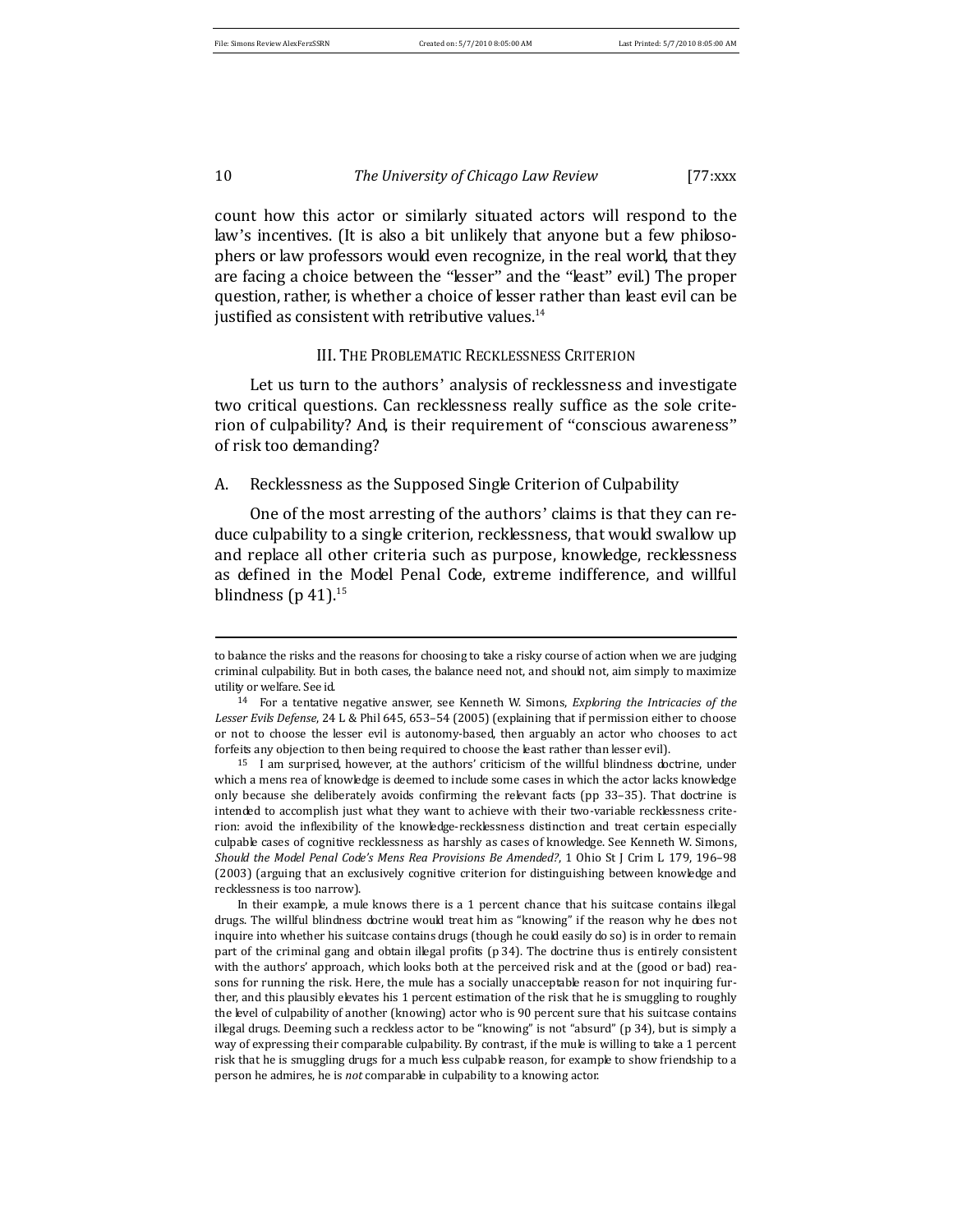i.

2010] *Retributivism Refined—or Run Amok?* 11

Their basic idea is powerful and elegant: replace all mens rea terms with just one, reckless risking, involving only two variables: (1) how probable the actor subjectively believes the risk to be, and (2) what rea‐ sons the actor has for imposing the risk (p 24).

And if the actor poses risks to several protected interests, such as life, bodily integrity, and property, then: simply aggregate the risks he believes he is imposing (pp 46–47). (They call this a "holistic" approach to the risks, but "aggregate" is a more accurate term.<sup>16</sup>)

According to the authors, "knowledge" (for example, that one will cause a death) is just the extreme case on the first axis of culpability, for it is a belief that the risk is almost certain to be realized (p 32). And "purpose" (for example, to cause death) is just an extreme case on the second axis, because an intention to kill is ordinarily one of the most unjustifiable types of reasons (p 39).

Is "reckless risking" a persuasive simplification of mens rea and ac‐ tus reus categories? Regrettably, it is not. On closer examination, this approach: (1) is unlikely, in operation, to radically simplify the criminal law; (2) cannot, in principle, avoid making complex and subtle qualitative, rather than merely scalar, distinctions; and (3) creates a significant ambiguity, namely about whether the "insufficient concern" (p 24) that recklessness exhibits actually operates as a criterion of culpability. I ad‐ dress these points in turn.

1. Radical simplification is unattainable in practice.

First, I doubt that the new approach, once implemented, will simplify nearly as much as the authors imply. Compare two cases. D5 shoots a gun at a victim, wanting him dead. D6 shoots a gun in the air, believing there is only a small risk of death. The authors would expect the jury, applying their approach, to categorize D5's act as more culpable than D6's. But, the authors concede, the jury should not have complete dis-

Perhaps the authors' objection is that automatically classifying willful blindness as "knowledge" oversimplifies the analysis, given that knowledge can be more or less culpable than recklessness, depending on context. But the point of the willful blindness doctrine is to underscore that even though in many or most contexts cognitive recklessness (in the sense of awareness of a substantial but not very high risk of harm) is less culpable than knowledge, sometimes it is just as culpable.

<sup>16</sup> In philosophical discourse, holism is a concept quite distinct from aggregation of risks: it is the idea that the whole cannot be reduced to any simple, invariant formula combining the parts, or that the meaning and significance of the parts depend on the larger whole of which they are a part. See Jonathan Dancy, *Moral Particularism*, in Edward N. Zalta, ed, *The Stanford Encyclopedia of Philosophy*, online at http://plato.stanford.edu/archives/spr2009/entries/moral-particularism (visited Oct 29, 2009); Ned Block, *Holism, Mental and Semantic*, in Edward Craig, ed, *Routledge Encyclopedia of Philosophy Online* (Routledge 1998), online at http://rep.routledge.com/article/W015 (visited Oct 29, 2009) ("Mental (or semantic) holism is the doctrine that the identity of a belief content (or the meaning of a sentence that expresses it) is determined by its place in the web of beliefs or sentences comprising a whole theory or group of theories.").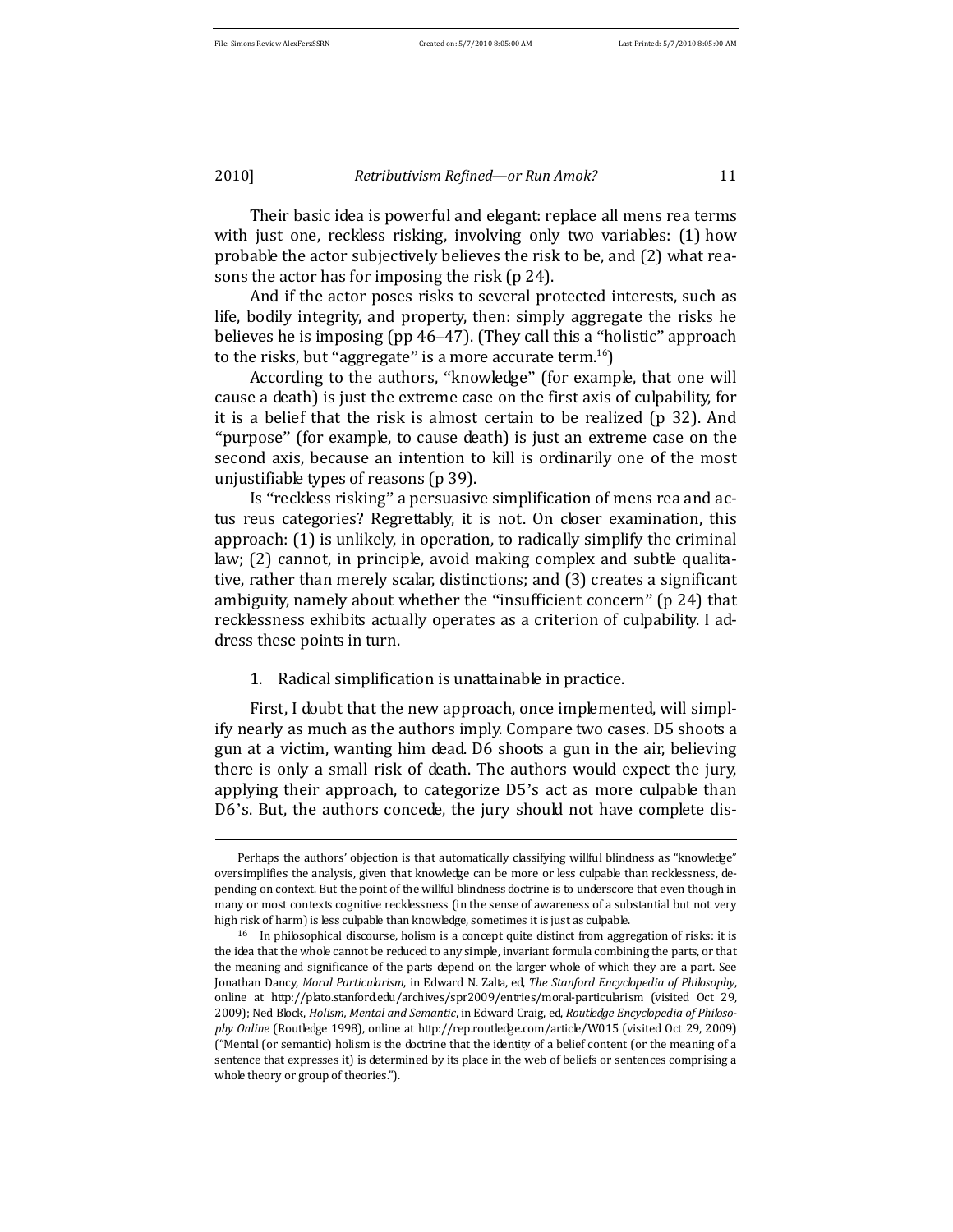cretion to make this type of culpability judgment on a case‐by‐case basis (pp 280–81). Rather, they make several suggestions about how to con‐ strain that discretion when their theory is implemented in practice: (1) the legislature should establish predetermined weights for different legally protected interests and for different types of reasons; (2) the judge should employ a sentencing matrix; and (3) the legislature could place commentaries within the criminal code and employ presumptions (pp 280–82, 285–86, 307–09). They anticipate, in short, that the law will crystallize into at least a weak version of current criminal codes. For example, it is likely to produce distinct de facto crimes of what we would now call attempted murder for actors like D5, and reckless discharge of a firearm for actors like D6.

2. The "risks versus reasons" formula requires subtle qualitative distinctions.

Second, even in the abstract, the apparent simplicity of this "risks versus reasons" formula is deceptive. The elaboration of the formula will require subtle, complex distinctions. Those distinctions are much more qualitative and nuanced than the scalar "risk versus reasons" formula (roughly modeled on the scalar Learned Hand test  $(p 81)^{17}$ ) that the authors initially suggest will suffice.

The category of "reasons" for imposing a risk is especially com‐ plex. The possible reasons are numerous and varied, and encompass a wide range of qualitatively distinct considerations that have their own intricate structure. This structure, once fully articulated, might well be at least as elaborate as the structure of the Model Penal Code or other mod‐ ern criminal codes.

Thus, under the Model Penal Code, recklessness requires both that the actor is aware of a substantial risk and that the risk is unjustifiable<sup>18</sup> (though the Code provides little guidance about what counts as unjustifi‐ able). But when it addresses *knowing or purposeful* causation of serious harm, the Code permits justification only in very narrow circums-

<u> 1989 - Andrea Stadt Britain, amerikansk politik (d. 1989)</u>

<sup>17</sup> See Simons, 41 Loyola LA L Rev at 1172–73 (cited in note 12):

In the famous Learned Hand formulation [of negligence, an actor] should take a precaution if, but only if, the marginal costs (or "burden," "B") of that precaution (in the form of the tangible costs of the precaution or the lost benefits that taking the precaution would entail) are less than its marginal benefits (in the form of reduced risks of injury, measured by multiplying the probability ("P") of the injury times the magnitude ("L") of the injury if it occurs).

Judge Learned Hand first announced this test in *United States v Carroll Towing Co*, 159 F2d 169, 173 (2d Cir 1947).

<sup>&</sup>lt;sup>18</sup> See MPC § 2.02(2)(c) (stating the requirement for recklessness that the actor "consciously disregards a substantial and unjustifiable risk that the material element exists or will result from his conduct").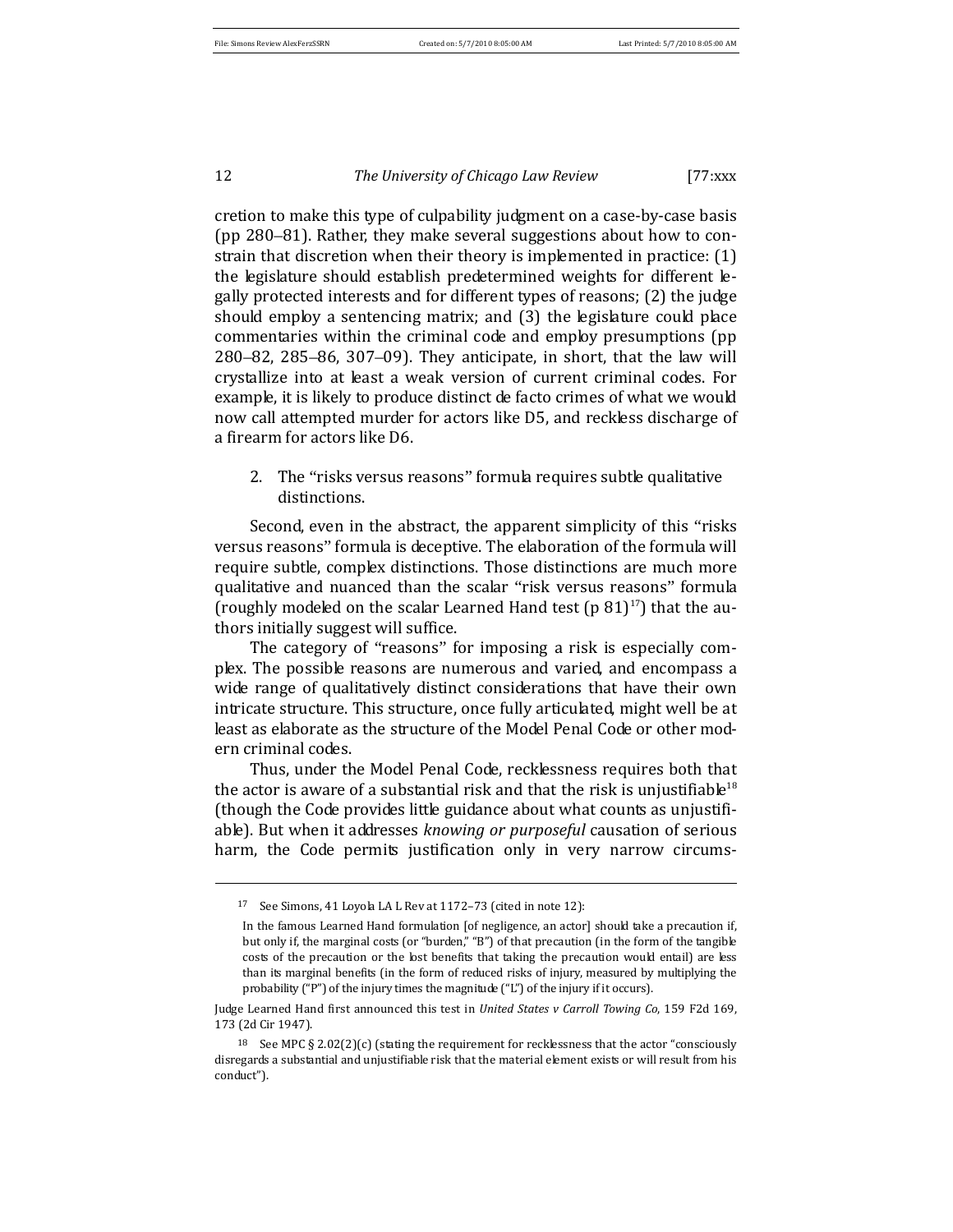tances—mainly, only in cases of self‐defense or lesser evils. Something quite similar is very likely to evolve under the authors' culpability scheme.<sup>19</sup>

The authors themselves recognize quite a bit of qualitative variation within the "reasons" that might justify a risk. They mention four types of reasons, which they concede will have to be spelled out further:

[T]he jury should consider whether the actor's reasons were evil, substantially enhancing the actor's culpability; antisocial, enhanc‐ ing the actor's culpability; trivial, leaving the actor's culpability un‐ affected; decent, reducing the culpability substantially, but insuffi‐ cient to justify the act; or weighty enough to justify or require the act socially (justification) or personally (excuse).

. . .

[T]hese reasons will have to be spelled out more elaborately. We are not able here to list all of the reasons that would fall into each category (p  $285$ ).<sup>20</sup>

Consider two other significant qualitative dimensions of such "rea‐ sons"—the significance of the actor's intentions relative to her beliefs, and the role of consent. On a plausible nonconsequentialist account of permissible risk creation, if someone acts with the *intention* to harm or *intention* to expose someone to what she believes to be level L of risk, then (all else being equal) she displays greater culpability than if she acts while merely *believing* that she is exposing someone to level L of risk. Indeed, despite the authors' assertion to the contrary, the existence vel non of a purpose or intention to harm will often trump differences in belief in the probability of success. Suppose Kim wants to kill me, but also wants the killing to be a bit more exciting and more of a challenge. So she deliberately fires her gun (containing only one bullet) from the other side of the room. Larry also wants to kill me and simply fires the gun point blank. Is Kim really significantly less culpable merely because she believes she is imposing only a 30 percent rather than a 99 percent risk of death?<sup>21</sup>

<u> 1989 - Andrea Stadt Britain, amerikansk politik (d. 1989)</u>

<sup>&</sup>lt;sup>19</sup> The authors seem to concede as much (pp  $42-43$ ).

I do agree with the authors that the Model Penal Code's "substantial risk" threshold for recklessness should be rejected, or at least supplemented by a provision that if the actor has an especially unjustifiable reason for imposing the risk, he may not impose even a "less than substantial" risk (p 27). See Simons, 1 Ohio St J Crim L at 190–92 (cited in note 15).

<sup>&</sup>lt;sup>20</sup> Elsewhere, the authors indicate that relevant features of "reasons" include their "weight" (p 27), and whether the reasons are "misanthropic" (p 27) or "frivolous" (such as obtaining a thrill) (p 33).

Similarly, the authors concede that if a circumstance (such as the victim's nonconsent) is a *motivating reason* for the actor's engaging in sexual intercourse with her, that is more culpable than if the actor is simply aware of that circumstance (or, I would add, than if the actor merely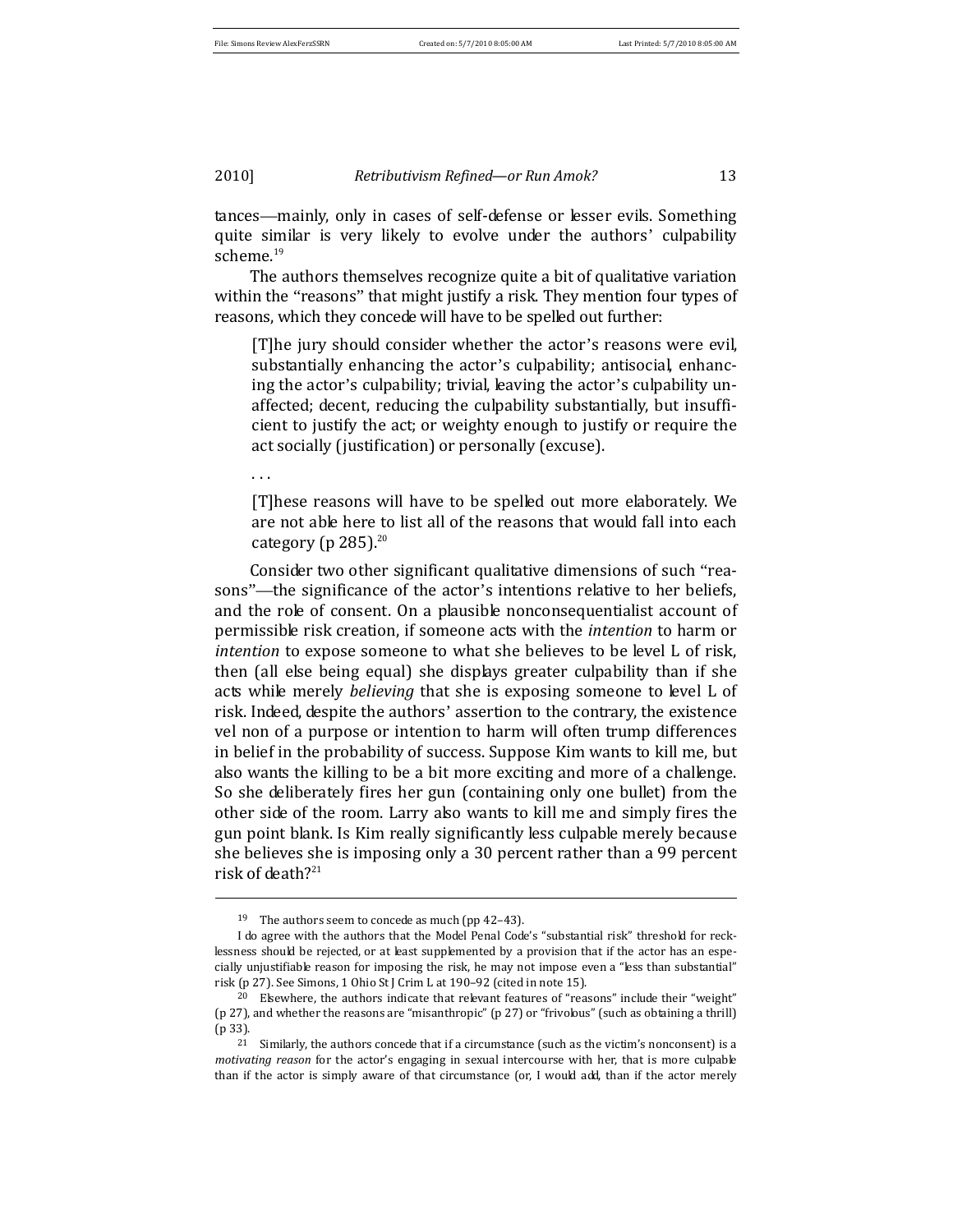Another crucial qualitative distinction is *consent*, either actual or hy‐ pothetical. When risks are extremely low, those who are exposed to the risks often consent to them, or would consent if they had full information about the risks. That consent often justifies the risk imposition. The au‐ thors provide some instructive and troubling examples of very low-level risk imposition, in which even a very carefully conducted activity in prin‐ ciple *seems* to be impermissible because the actor's reason for acting is immoral (or simply has little weight) (p 48). But consent helps explain why these examples need not be viewed as culpable acts.

Consider one of the authors' memorable characters, Deborah, who drives carefully but obtains only the slightest enjoyment from doing so (p 50). It is, the authors plausibly suggest, a close case whether her conduct is justifiable, inasmuch as even careful driving creates risks to others. But if other drivers and pedestrians would have no objection to her safe driv‐ ing for very slight reasons, her conduct does seem justifiable. Compare another of the authors' ingenious examples, Frankie, who drives carefully towards the house of a person she intends to murder. Is her act of driving unjustified and reckless? The authors conclude that it is (p 50). This seems correct, since she is the only one who benefits from the drive, and the benefit she obtains is of course without social value. But suppose she chooses to drive carefully to the victim's house rather than bicycle there because this mode of transportation permits her to drop a friend off at the store along the way. Even this very small social benefit from her careful driving probably suffices to make her driving justifiable.<sup>22</sup> When the risks are this small, either consent or a small social benefit can make the risky act nonculpable.

i.

hopes or desires that she does not consent even if he is not motivated thereby) (p 40). See Kenneth W. Simons, *Does Punishment for "Culpable Indifference" Simply Punish for "Bad Character"? Examining the Requisite Connection between Mens Rea and Actus Reus*, 6 Buff Crim L Rev 219, 243–47 (2003) (arguing that some causal but nonmotivational desires are relevant to criminal liability).

<sup>&</sup>lt;sup>22</sup> Compare an example from a leading criminal law casebook: D gives a gift of an airplane ticket to his hated aunt, hoping the plane will crash, which it does. If this result is genuinely fortuitous—that is, D has no reason to believe that this plane is more unsafe than any other—then someone in the position of V might be happy to accept the ticket as a gift. (Suppose D is a crazy, wealthy person who gives away thousands of plane tickets, hoping thereby to kill some of the recipients.) Given that each recipient expects to benefit ex ante from the gift, D's risk creation might well be justifiable. See Sanford H. Kadish, Stephen J. Schulhofer, and Carol S. Steiker, *Criminal Law and Its Processes: Cases and Materials* 227–28 (Aspen 8th ed 2007) (proposing the example).

The authors are correct that we perhaps assume too readily that "driving" is an innocuous and justifiable activity, merely because it is so familiar and commonplace. As they point out, if Frankie instead walked to the victim's house with a gun strapped to her back and it misfired, we would not hesitate to judge her reckless (pp 50–51). This is so, I would add, even if the risk she believed the gun posed was no greater than the risk she believed she would have posed if she had driven care‐ fully to the house. Nevertheless, careful driving, even for an improper purpose, may indeed be justifiable if its risks are quite small and are consented to, whereas it is much less likely that the endangered public does or hypothetically would consent even to the very small risks posed by a person carrying a gun.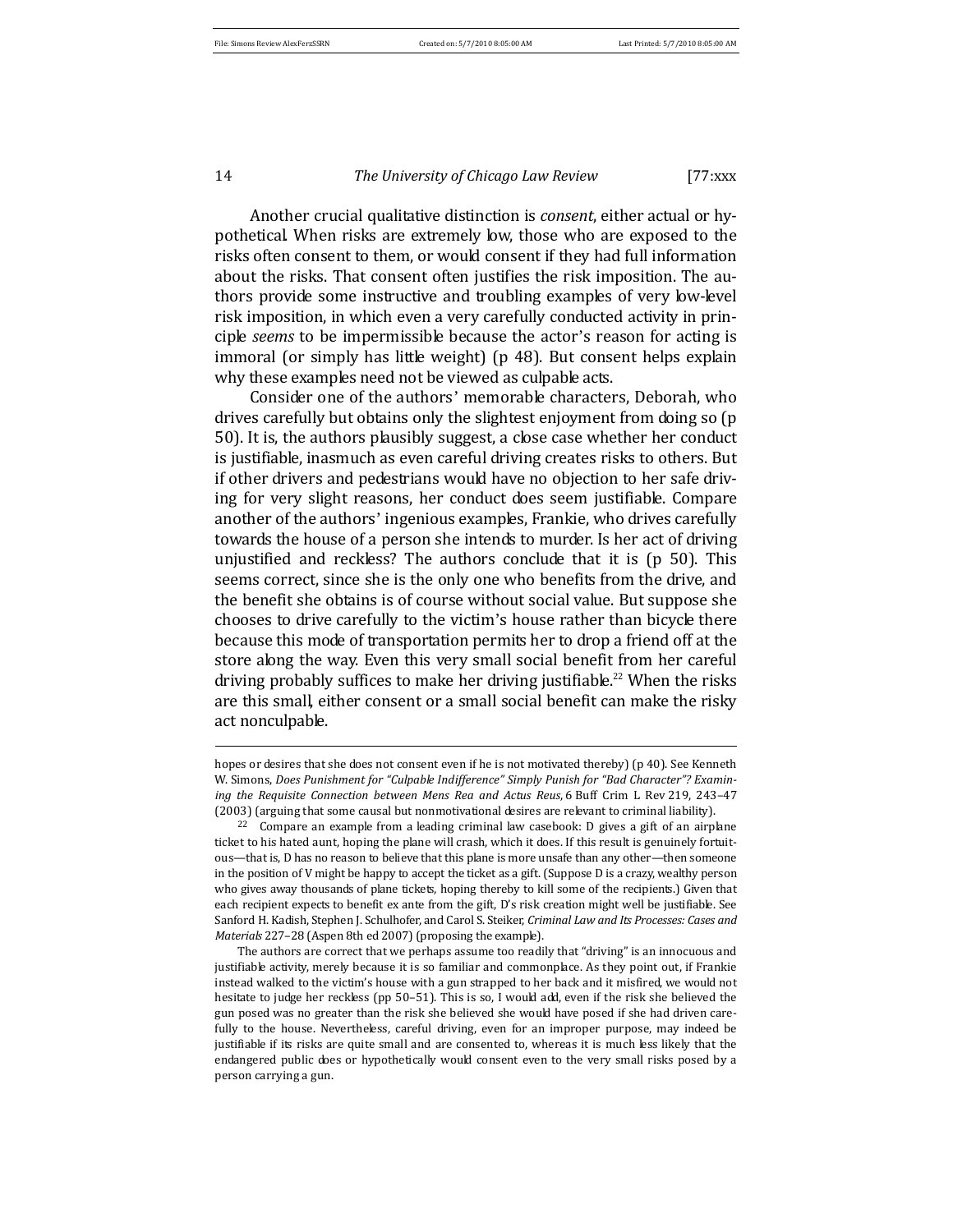Finally, the apparent simplicity of the "risks versus reasons" formula is also belied by the inevitable complexity of the "risk" half of the recklessness equation. The authors endorse a largely consequentialist balance of risks and reasons, but a nonconsequentialist account of risk can and should also consider the distribution and concentration of the risks that the actor creates.<sup>23</sup> In mathematical terms, the culpability function of the relevant variables might *not* be purely continuous and smooth.<sup>24</sup> To use an example of Leo Katz's, if someone is speeding to the hospital to save a very sick passenger, it is more unjustifiable for the driver to knowingly kill one pedestrian in order to save five passengers, than to create a 20 percent risk of killing one pedestrian in order to save one passenger.25 The first scenario is more unjustifiable even though the same five-to-one ratio of benefit to harm characterizes both scenarios. This difference constitutes one sense in which "knowingly" causing death is worse than "recklessly" causing death (in the Model Penal Code's sense of these terms). More precisely, it is not just worse, it is disproportionately worse. And this suggests that knowledge differs from recklessness, not just in degree along a cognitive culpability axis (as the authors claim), but in kind.

3. Is "insufficient concern" a term of art or a criterion of cul‐ pability?

Third, the authors often say that a "reckless" act in their sense de‐ monstrates "insufficient concern" (p 24), but the quoted phrase can be understood in one of two very different ways. It could be a mere label, a term of art for unjustifiable and inexcusable acts. On this view, the actual standards for determining the actor's culpability require us to look at more specific criteria of justification and excuse, of whether the actor

<sup>&</sup>lt;sup>23</sup> The authors do address some of these nonconsequentialist features. They point out, for example, that there might be a moral distinction between imposing risks on "statistical" rather than identifiable victims:

Suppose, for example, that the risks of tunnel building were concentrated on one known individual—Sam. Sam lives near the construction site, has a rare medical condition such that re‐ petitive jack-hammering will eventually cause him to die, and cannot be moved. If tunnel building's benefits justify the loss of several statistical lives, does it likewise justify the killing of Sam? It is possible that some acts are justifiable only if, from our ungodlike epistemic vantage point, the risks of an act are borne by many individuals rather than concentrated on oneeven if God knows the one on whom the harm will actually fall, and whose risk is therefore one (p 65).

 $24$  In their sketch of how a factfinder should combine the "risk versus reason" variables in an actual sentencing decision, the authors assume a simple aggregative formula: (1) for each type or degree of harm, we multiply the perceived probability and the associated harm, and (2) we then sum these results (pp 282-85).

<sup>25</sup> Kenneth W. Simons, *Negligence*, 16 Soc Phil & Pol 52, 65 (1999).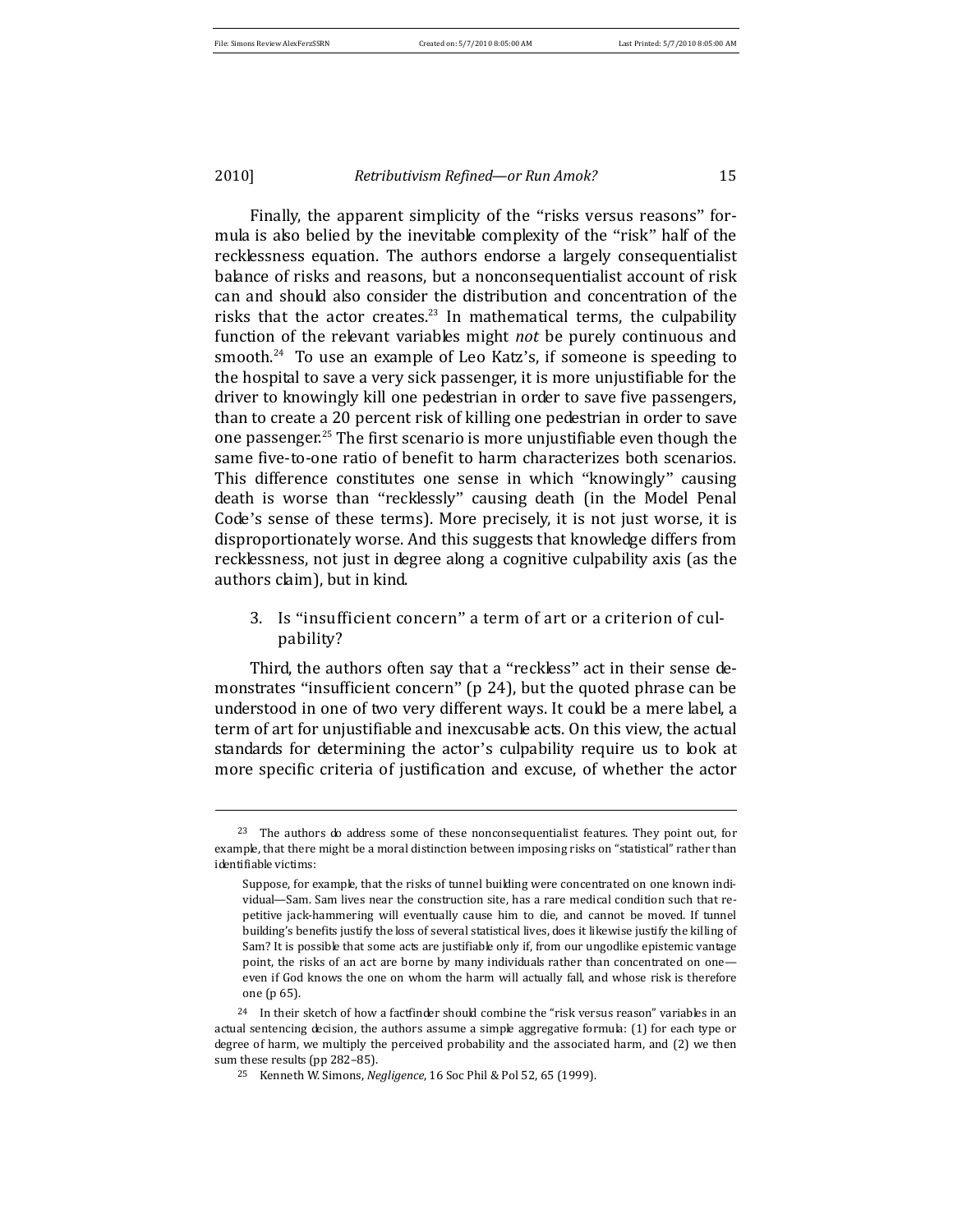lacks sufficient reasons for the risks he believes himself to be imposing (p 102). But, alternatively, insufficient concern could actually be an operative evaluative criterion of when acts are indeed unjustifiable and inexcusable. When, in murder prosecutions, courts instruct the jury to determine whether the actor demonstrated "extreme indifference" to human life, they often mean this in the second sense: they want the jury to decide whether the actor's conduct showed that his attitude towards the victim was extraordinarily uncaring and callous.

For the most part, the authors interpret "insufficient concern" in the first sense, as a term of art (p  $44$ ).<sup>26</sup> They give the example of Darla, who plays Russian roulette with Abe, of whom she is very fond (pp 43– 44). When Darla pulls the trigger and causes Abe's death, she is in one sense not indifferent: she cares deeply about Abe and might be devastated by his death. If "caring" about the welfare of the victim were the only operative criterion of culpability, we might not consider Darla to be culpable. "Nevertheless," the authors explain, "we may still say that her choice, to play Russian roulette, manifests culpable indifference to hu‐ man life" (p 44). However, on at least two occasions, the authors employ the second interpretation. In doing so, they both sully the purity of their basic "risk versus reasons" criterion of culpability and raise doubts about whether that criterion is sufficient to explain all relevant dimen‐ sions of culpability.

Thus, the authors suggest that "quality of contemplation" whether the actor premeditated or instead decided quickly, and whether his rationality was impaired—should play a substantial role in determining the level of deserved punishment (pp 284–85). "[I]f we hold risks and reasons constant, an actor who has more time to reflect and still chooses to risk harming another manifests insufficient concern *to a greater extent* than someone who acts without that opportunity" (p 284) (emphasis added). This is a significant qualification of the "risk versus reasons" culpability formula. Moreover, the emphasized language clearly reflects the second conception of insufficient concern, for it treats insufficient concern as a single scalar property. I believe that the authors run into difficulty here because they have chosen to employ the evalua‐ tively laded, misleading terminology "insufficient concern"; instead, they

<sup>&</sup>lt;sup>26</sup> Indeed, the authors devote several pages to a critique of the argument that "culpable indifference" or similarly culpable forms of inadvertence should operate as a criterion of culpability (pp 71–77) (analyzing the views of Simons, Victor Tadros, and Stephen Garvey). I agree with the authors that the criminal law should not simply ask whether an actor's attitude towards the victim or the victim's fate is "indifferent" or "insufficiently caring." We must indeed consider whether the actual choices and actions of the actor display indifference. "Culpable indifference" is not negated simply because the Russian roulette player or the murderer feels enormous remorse after killing the victim. See Simons, 6 Buff Crim L Rev at 220–22, 260–67 (cited in note 21). However, I do not have space here to respond to the authors' critique of my views on this issue.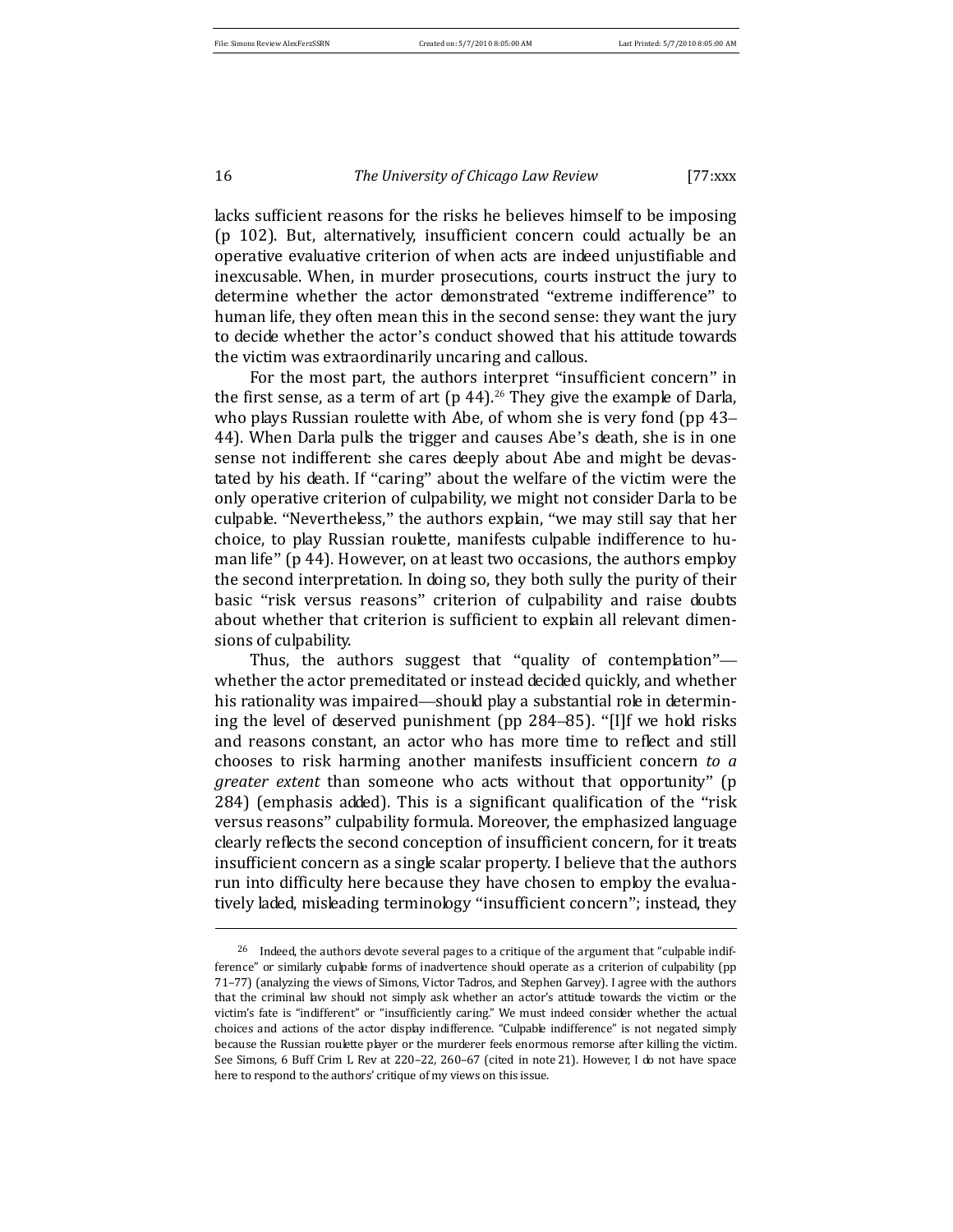should have employed an unambiguously conclusory label for the varie‐ ty of factors—including risks, reasons, beliefs, intentions, and quality of deliberation—that they believe affect and constitute criminal culpability. (On the other hand, a less misleading, more accurate, but still pithy label does not spring immediately to mind: "Insufficient reasons in light of the risks and the quality of deliberation" is not the most felicitous phrase.)

As a second illustration of the authors' problematic use of "insuffi‐ cient concern" as an operative criterion, consider their discussion of conflicting forms of justification, Suppose an actor acts wrongly in vi‐ olating deontological constraints, yet he acts in order to produce a very beneficial consequentialist goal. (He tortures a terrorist to prevent a possible terrorist attack.<sup>27</sup>) Here, they say, although violating the deontological constraint is "the epitome of insufficient concern," the actor's beneficent motive does not seem to engage our negative reactive attitudes (p 102). "Is it possible," they ask, "that deontologically wrong acts that have good consequences that D is aware of and motivated by pro‐ duce conflicting reactive attitudes—both blame and praise?" (p 102). The authors have identified a genuine and difficult moral problem. But their solution is troubling, for they appear to treat whether the commu‐ nity has a certain kind of reactive attitude to an act as an important indi‐ cium of whether that act demonstrated insufficient concern. Yet by pro‐ ceeding in this direction, beginning with the community's reaction in order to determine whether the act was sufficiently culpable to deserve punishment, they generate a significant problem. Now, "insufficient concern" seems to reflect the second interpretation, an interpretation that the authors generally disavow. Indeed, it appears to reflect a particularly unattractive version of that interpretation, insofar as "negative reactive attitudes" might simply reflect the emotional, ill-considered, vengeful reactions of the community.

#### B. The Requirement of Conscious Awareness of Risk

The authors' insistence that culpability requires "conscious awareness" of the risk invites two sets of inquiries. Is their requirement of "conscious awareness" of risk too demanding? They respond to this concern by significantly watering down what conscious awareness ac‐ tually entails. But when they dilute the requirement in this way, is the requirement too *un*demanding? Does it undermine the choice‐based

 $27$  This is my own example. The authors' actual examples are either much less plausible instances of justified action (a surgeon kills an innocent person to save five patients who need the victim's organs to survive) or much more plausible instances (D borrows a rowboat to save several lives) (pp 101–02).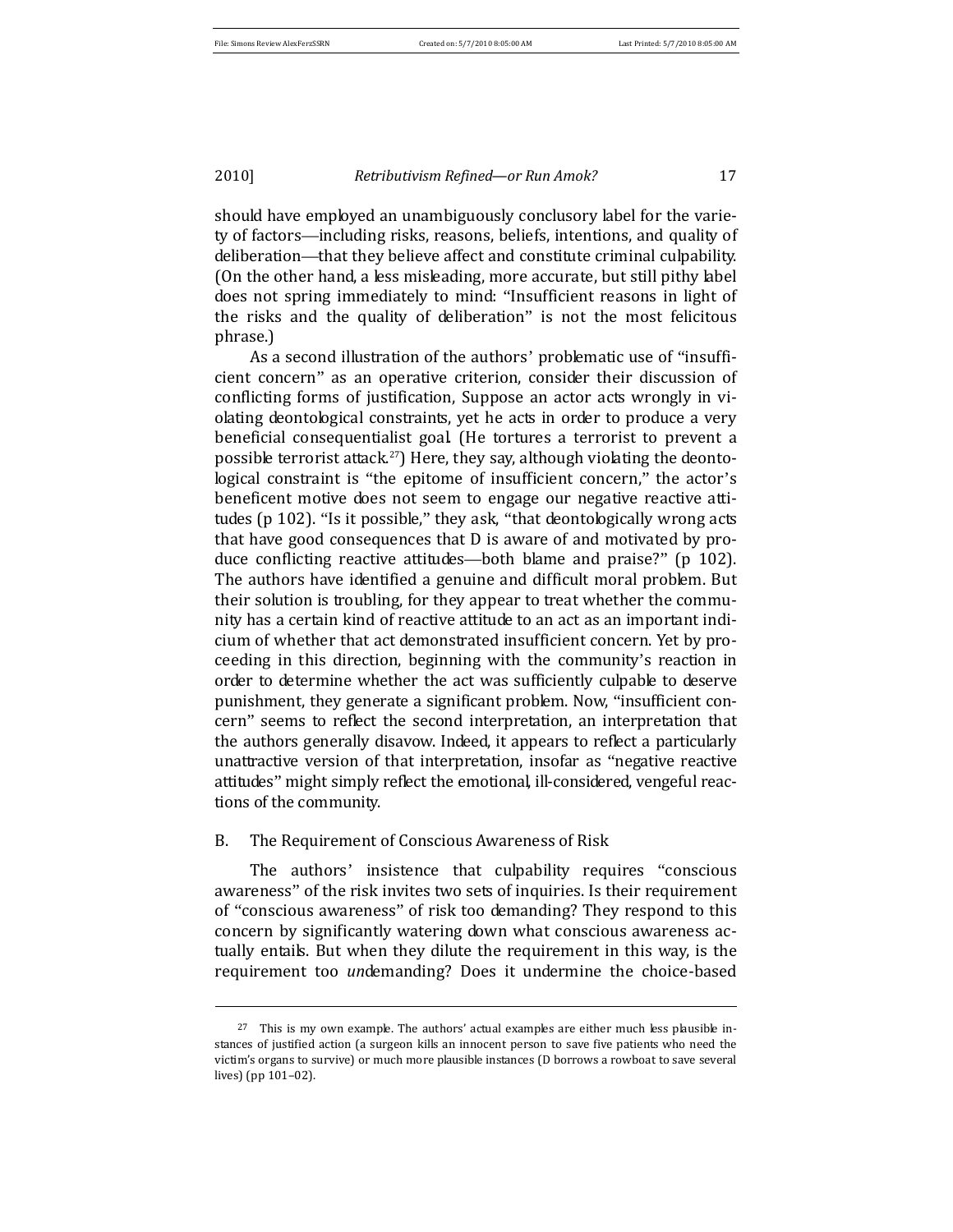character of their account? And does it eviscerate the distinction be‐ tween recklessness and negligence, a distinction that they claim is crucial to maintain?

The authors admit that a literal requirement that an actor be con‐ sciously aware of the specific risk that she is posing is too demanding (p 51). Accordingly, as we shall see, they modify this requirement by per‐ mitting an adulterated form of awareness to suffice.<sup>28</sup> But, unfortunately, they end up with a test that is either too indeterminate to be useful, or that collapses into a version of a negligence test, which of course they disavow (p 70).

Here is their problem. The authors are committed to the idea that culpability depends on conscious choice, which in turn depends on conscious awareness of the legally relevant facts. They are insistent on rejecting criminal liability for negligent inadvertence, for two main reasons—because there is no principled, nonarbitrary way to define the reasonable person in this context (pp 81–85), and because imposing criminal punishment for negligent acts is unjust (pp 70–71). A brief discussion of these two arguments is useful at this point, in order to clarify why the authors are willing to interpret "consciousness of risk" somewhat, but not too, flexibly.

The reasonable person construct is arbitrary, they assert, because there is no coherent and defensible definition of such a reasonable per‐ son other than two extreme constructs, each of which is unacceptable (p 82). First, the reasonable person could be a person aware of all the facts that actually bear on a correct moral decision. Second, the reasonable person could be a person with all the actual beliefs of the actor. Neither construct, the authors correctly conclude, is defensible, for the first col‐ lapses the distinction between strict liability and negligence, and the second collapses the distinction between negligence and recklessness (pp 82–83). But the authors have created a straw person here. Those of us who believe that the reasonable person construct is indeed intelligi‐ ble and valuable in a range of moral and legal contexts<sup>29</sup> endorse neither of these two conceptions. Rather, the reasonable person is, essentially, a person with the actual beliefs of the defendant, but with the capacity for perception, reasoning, inference, investigation, motivation, and self‐ control that the community fairly expects of a person in his circumstances.<sup>30</sup> For example, if John pays no attention to whether Joan is consenting to his sexual advances, his awareness that he is making sexual advances should put him on notice—that is, would put the reasonable

<sup>28</sup> See notes 32–36 and accompanying text.

<sup>29</sup> See generally Kenneth W. Simons, *Dimensions of Negligence in Criminal and Tort Law*, 3 Theoretical Inq L 283 (2002).

<sup>30</sup> Id at 311–15.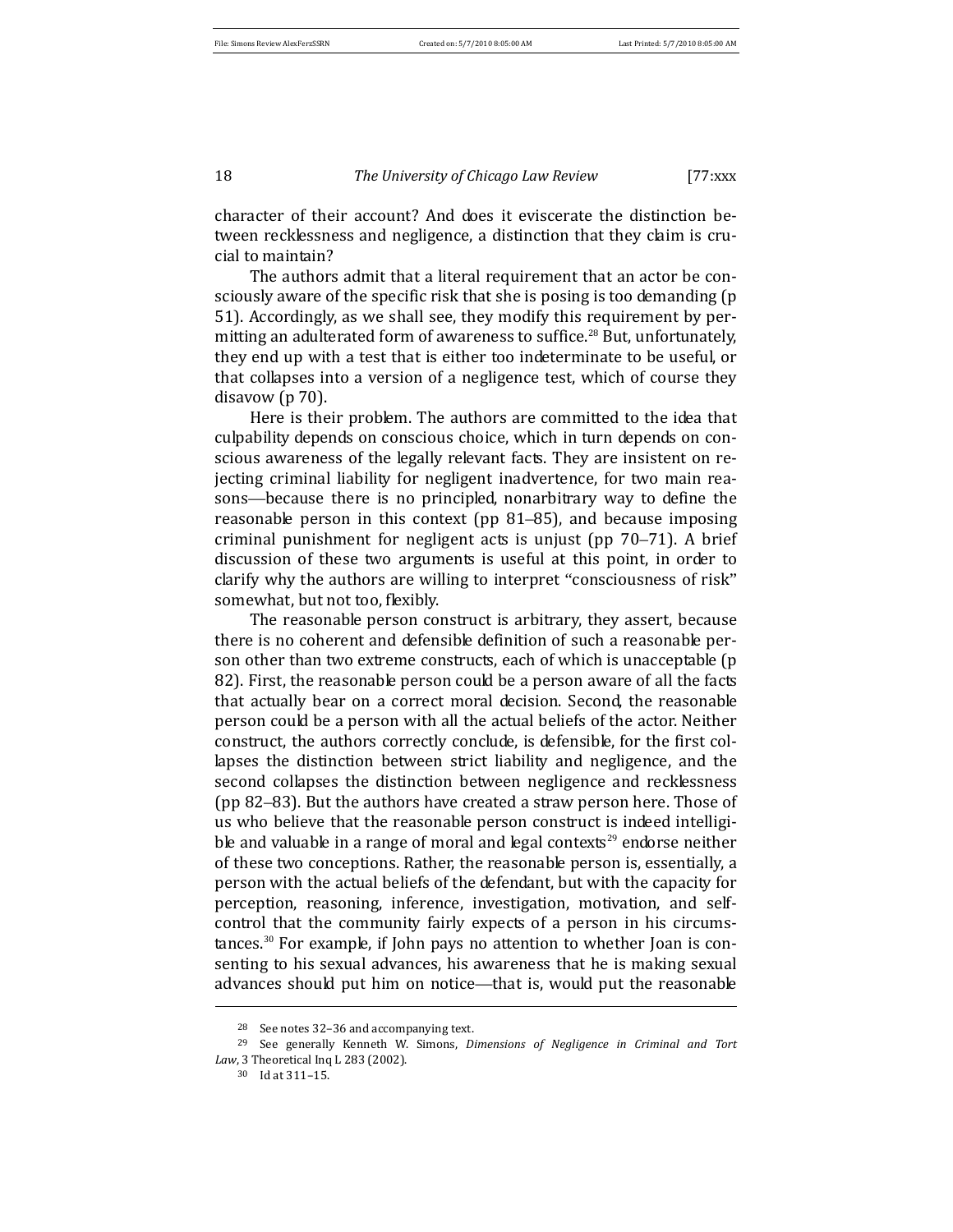person on notice—of the need to determine whether she is willing for him to continue.

The second argument offered by the authors is more plausible, though still unpersuasive. In cases of negligent inadvertence, they claim, the actor lacks control over whether he is aware of the relevant risk; accordingly, criminal punishment would be unjust (pp 83–85). The in‐ advertent actor, they say, has no *internal reason* to become aware, to pay more attention, to focus on the facts that would tell her that she is now posing an unjustified risk. In this sense, she has "no control" of whether she is aware of the risk (p 83). Accordingly, punishment would violate the maxim, "ought" implies "can" (pp 56–57). To their credit, the authors offer an illustration that, to most observers, is a strong counterexample to their thesis that negligent inadvertence is insuffi‐ cient for criminal liability:

Sam and Ruth are a self‐absorbed yuppie couple with a small child. They are throwing a dinner party for some socially prominent people who can help both of their careers and social standing . . . . They put their child in the bathtub and begin drawing bathwater, but just then the first guests begin to arrive. Sam and Ruth both go downstairs to greet the guests, both realizing that the child would be in grave danger if they failed to return and turn off the water, but both believing correctly that at the rate the tub is filling, they will have plenty of time to return to the child after they have welcomed the guests. Of course, when they greet their guests they be‐ come so absorbed with making the right impression that both for‐ get about the child, with tragic consequences.

. . .

When they went downstairs they did not believe they were taking any substantial risk with their child, perhaps no more substantial a risk than we believe we are taking (for the sake of our careers) when we attend a workshop and leave our children with a sitter. Of course, once Sam and Ruth became engaged with their guests, the child's situation slipped out of their minds. And once the thought was out of their minds, they had no power to retrieve it. They were at the mercy of its popping back into their minds, which it did not  $(pp 77-78)^{31}$ 

For reasons that I suggest below, this "lack of control" argument is unpersuasive. But the argument provides the necessary background for the authors' answer to a critical question within their own theory

 31 See also pp 83–84 (containing further discussion of the "no internal reason" argument).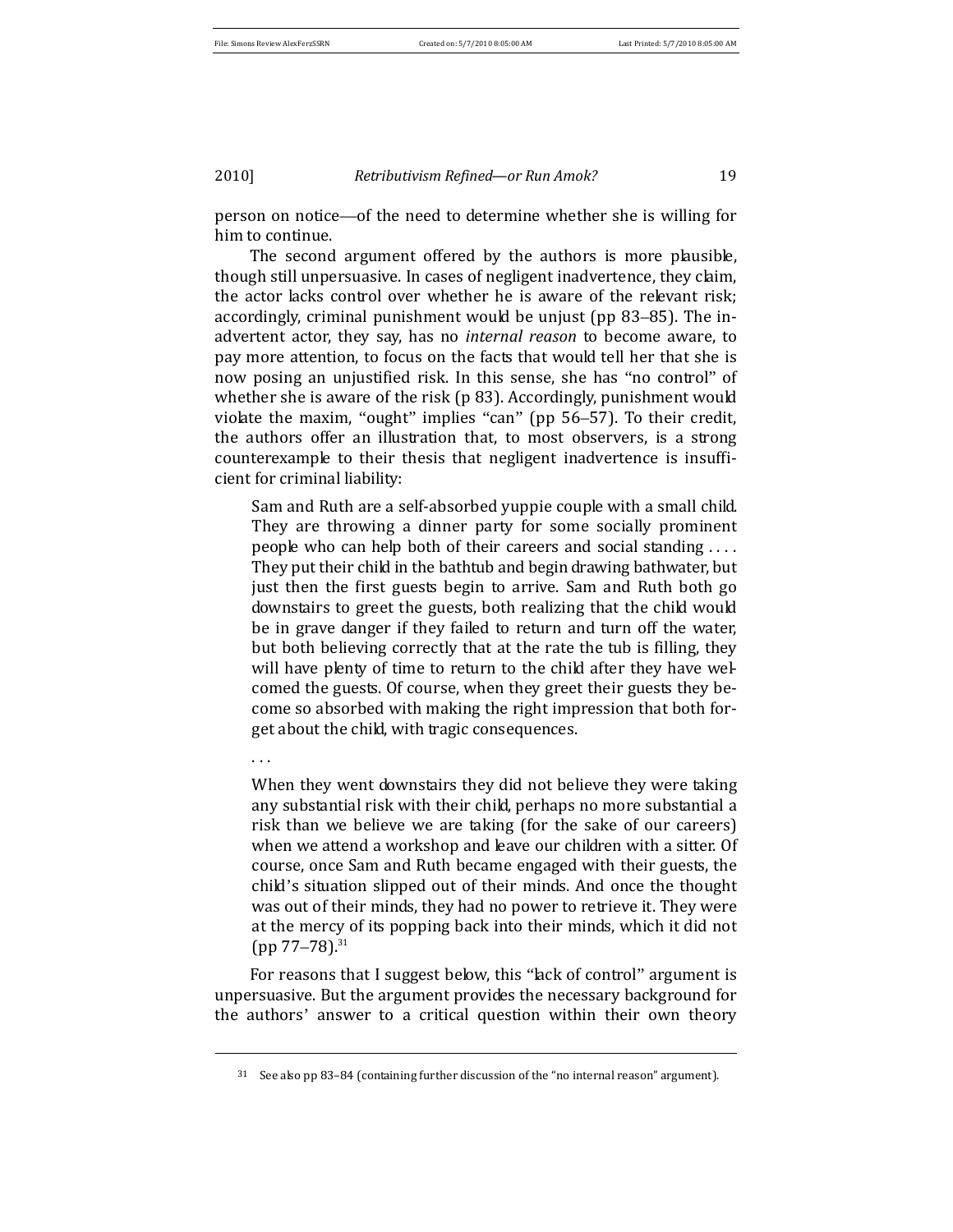about the minimum culpability an actor must manifest in order to deserve punishment: how aware must the actor be, and of what facts must he be aware? Of course, a test requiring the actor to be consciously thinking, while he is committing his criminal act, about exactly how risky his act is, and in exactly what respect, is much too demanding. Many criminal acts occur in an instant, in a blur, on impulse, or with only a vague recognition of the risks the actor is running. This is true both for prima facie liability and for defenses. When someone is suddenly attacked, for example, he might simply lash out defensively, without consciously focusing on the risks of harm he is posing to his attacker.<sup>32</sup>

The authors finesse this problem by requiring only "opaque" recklessness, not transparent recklessness. They say it is enough that the actor merely has "preconscious" awareness of the specific risks she is running (pp 51–58). For example, consider a driver (Red) who runs a red light with the conscious awareness that this conduct is in some vague sense dangerous, but with only preconscious awareness of why or to what extent this is dangerous. The authors would nevertheless treat Red as aware of the specific risks that she would have been aware of, *if* she thought about them for a second. (If she thought for a moment, she would recognize that running the light might cause her to hit a pedestrian or cause an accident (p 52).)

But the authors are on slippery ground here—as they realize.

Consider a different actor, driving on the highway, who looks away from the road for a couple of seconds in order to remove a CD from the car's CD player and insert a Green Day CD. If Green (as I call him) had paused and thought for a moment, he *also* would immediately recognize the risks of harm that his conduct posed. Yet Green is clearly not adverting to the risk when he changes the CD. Green seems to be simply negli‐ gent: he *should* have been paying attention to the risk, but he was not. So, *if* under the authors' analysis, we consider both Red and Green to be sufficiently "conscious" of the risk, then the "consciousness" requirement means very little.

The authors would likely reply that they can indeed distinguish Red from Green. The opaque or preconscious aspects of Red's decisionmak‐ ing, unlike Green's, are still *part of her choice*, and still inform her prac‐ tical reasoning. When she consciously thinks, "this is dangerous," she must mean something, and whatever she means by this, is properly treated as part of her conscious choice (pp 53–54).

But the authors' phenomenological account is hardly the only possible interpretation of Red's state of mind. Suppose instead that

<u> 1989 - Andrea Stadt Britain, amerikansk politik (d. 1989)</u>

<sup>32</sup> See Kenneth W. Simons, *SelfDefense: Reasonable Beliefs or Reasonable Self-Control?*, 11 New Crim L Rev 51, 61–62 (2008).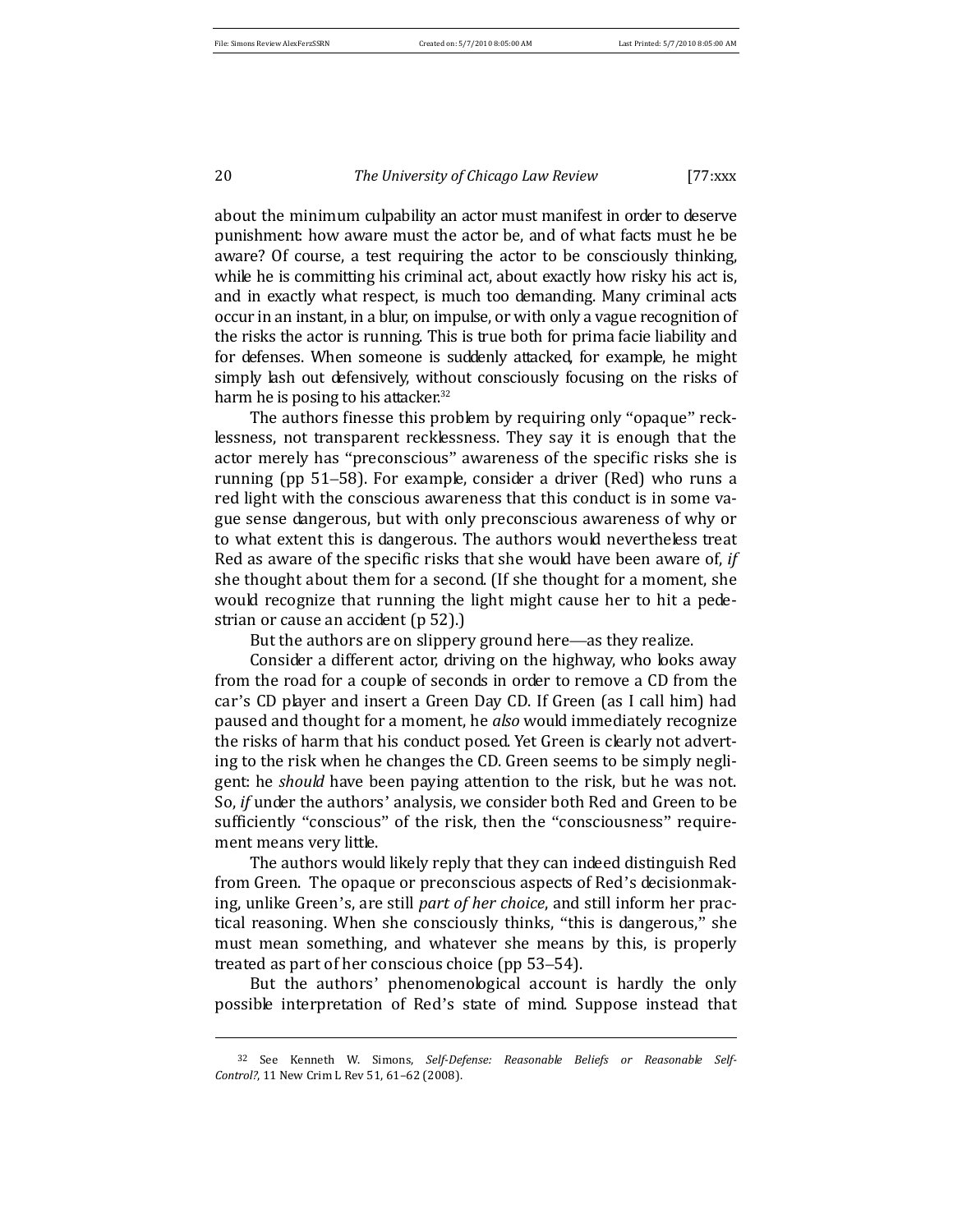when Red runs the red light, she thinks to herself, "I shouldn't do this," but she has no clearly formed idea why she should not. She just knows that running a light is against the rules or conventions of driving. Or, suppose that while she runs the red light, Red actually *sees* a pedestrian nearby, and has a sense of unease, but she does not specifically think, "this is dangerous." Indeed, compare Green. When he is changing the CD, he might have a feeling of guilt or unease similar to Red's, again without being able to say exactly why.

In all of these cases, the actor has *some* kind of conscious notice that she ought to be more careful. If any of these actors are conscious enough to be considered criminally culpable, then arguably all of them are, notwithstanding the authors' arguments to the contrary.

Finally, imagine a variation of the Green example in which the actor is even less conscious of the risk. Suppose that Green, while changing the CD, has *no* awareness of danger or of risk, and not even a sense of guilt or unease. But he would immediately admit, if the question were put to him and he answered honestly, that he ought to pay more atten‐ tion to the road. He is of course aware that he is driving a car on a public road and is aware that he is changing a CD. Thus, he is fully capable, most of us would say, of paying just a little more attention to his surroundings, and thus of fully appreciating the risk. Why is his inadver‐ tence, which he could so easily overcome merely by paying attention, not sufficiently culpable?

Of course, the authors want to avoid this slide down the slope into punishing for mere negligent inadvertence. And there are some inde‐ pendently good reasons for resisting the slide.<sup>33</sup> But the actual explanation that they give here does not suffice (pp 69–77).

A further problem with their analysis is how extraordinarily sensi‐ tive their culpability determination is to the *precise* subjective, precons‐ cious state of mind of the actor. Reconsider Red. She has a dim aware‐ ness that she is doing something dangerous, and this is enough, they say, to count as recklessness (p 52). But what level of reckless risk has she consciously created? Is she guilty of a *serious* crime of risking death, or just a *minor* crime of risking only property damage? The answer, ac‐ cording to the authors, depends on what she would say if we asked her why she thought running the red light was dangerous (p 52). (And if she replied honestly.)

The implications of this approach are highly problematic. Red deserves a very significant punishment if her vague feeling that her con-

<sup>&</sup>lt;sup>33</sup> Criminal culpability should depend on a serious type and degree of moral fault. Not every instance of negligent inadvertence or negligent lack of skill or competence should suffice for criminal liability, even if it would suffice for tort liability or for ascription of minimal moral responsibility.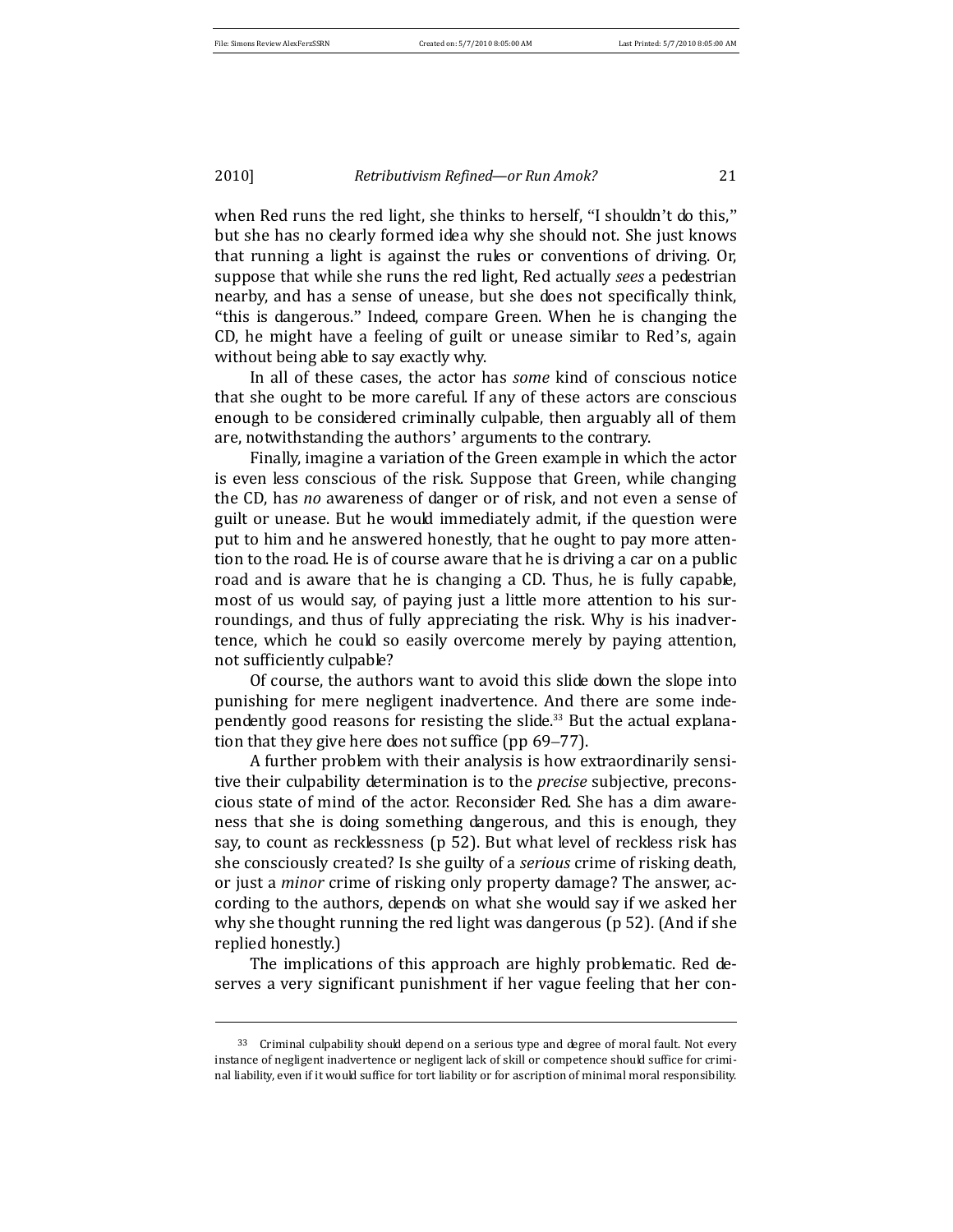duct is dangerous is due to a preconscious belief that she will likely kill a pedestrian. But she deserves only a very minimal punishment if that vague feeling is due to a preconscious belief that she will merely smash into a parked car. Yet it is not even clear that there *is* a determinate an‐ swer to the question of which preconscious belief caused her to feel that she was posing some kind of danger.<sup>34</sup>

Concededly, any account that gives weight to consciousness of risk in determining criminal culpability is going to run into significant difficulties of definition and characterization. But my objection is not just a quibble about how to draw a line. The problem under the authors' approach is very serious. *Their* line marks the boundary between noncriminal and criminal conduct. Moreover, on their view, the answer to a complex and indetermi‐ nate question, "Of what risks was defendant preconsciously aware?" could make the difference between a criminal fine and life in prison. Accordingly, it is fair to ask the authors, who so vigorously defend an account of culpability premised on conscious choice, and who mock the suggestion that one might legitimately employ any conception of risk other than a purely subjective one (pp  $27-31$ ),<sup>35</sup> to explain more precisely and persuasively what such a "choice" actually entails.

And finally, their account of preconscious awareness seems unprincipled, for they are now premising criminal culpability on a *diluted* type of choice. The actor who knows she is doing something dangerous, but is not conscious of why it is dangerous, is not really either *choosing* to endanger life, or instead merely *choosing* to risk minor injury or property damage, and so forth. Rather, she is simply choosing to take some kind of risk, without thinking through why or how her act is risky.

To be sure, if she were to consciously *focus* on why the act is risky, she might immediately recognize that it is because of the risk of death. But the fact remains: she *did not* actually consciously focus on this

However, the authors ignore an option that is both non-arbitrary and plausible, namely, the risk as perceived by a reasonable person in the shoes of the actor. See text accompanying note 30.

<sup>34</sup> Consider T.M. Scanlon, *Moral Dimensions: Permissibility, Meaning, Blame* 62–69 (Belknap 2008) (asserting that there may be no answer to the question which of two intentions "caused" or motivated my action).

<sup>&</sup>lt;sup>35</sup> The authors validly point out certain difficulties, such as the problem of identifying the relevant reference class, with conceptions of objective risk. But they move too quickly to the conclusion that any nonsubjective conception is completely arbitrary.

One who drops a bowling ball from the top of a building to measure the force of gravity for himself, and who believes there are people below whom he is putting in extreme danger, is reckless. This is true despite the fact that his companion believes the risk is greater than he does; the building's doorman would have estimated the risk to be slightly lower; and a window washer, with a better view below, knows that there are very few people below so that dropping the ball is unlikely to injure anyone. It simply makes no sense to allow the actor's liability to hinge not upon what he knows, or God knows, but upon the arbitrary selection among the friend, doorman, and window washer for the correct perspective for assessing "objective risk" (pp 29–30).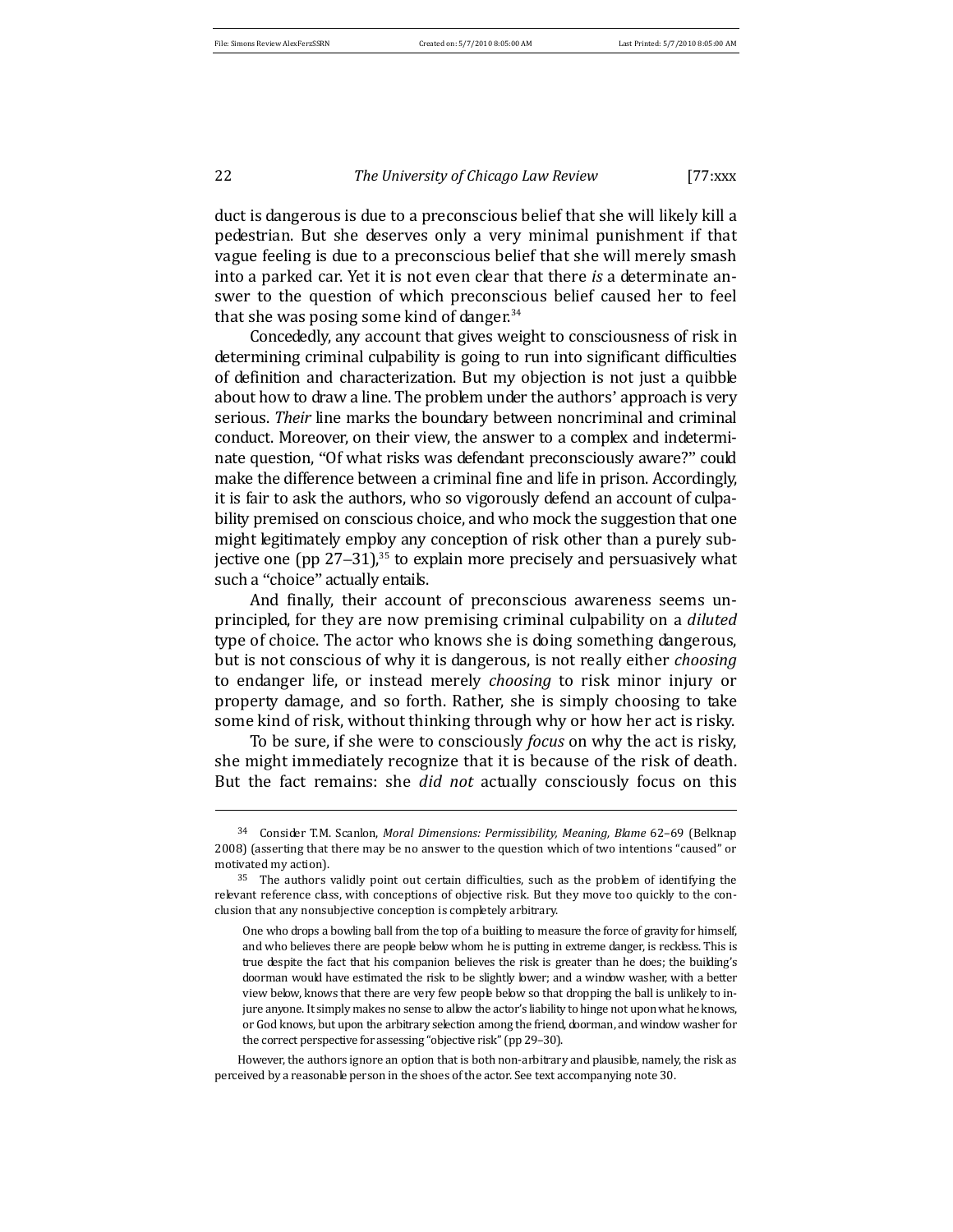when she acted. And so, the authors *should* say, she cannot help that she did not focus, just as the authors *do* say, in cases of negligent inadver‐ tence such as Green, or Sam and Ruth, that the actor cannot help not adverting to the risk (pp 77–78).

In other words, why is it not the case, both for Red and for Green, that the actor has no "internal reason" to be consciously aware of the precise risks that make her conduct dangerous (pp 83–84)? And why is it not equally true in both cases that she has "no control" over whether she is consciously thinking about the risk of death from running the light, or the risk of property damage—or nothing at all (p 83)?

In all of these variations, the actor *should* be alert to the specific risks, given the circumstance of which she is already aware. And in all of these cases, it is relatively easy for her to take the next step. Red should focus on the particular reason why she has a feeling of unease running the red light. And Green should remind himself why he should not change a CD while he is driving. Depending on the circumstances, both actors might be sufficiently culpable to deserve at least minimal criminal punishment.

One can find many more examples in which a requirement of con‐ scious awareness of the facts that make the agent's conduct risky and unjustifiable is unrealistic. Indeed, even in cases of *intentional* risk crea‐ tion, the specific risk perceived or desired is often indeterminate. When someone strikes out at another in anger, he commits a conscious and intentional act, but his perception of the risks of harm he is thereby imposing is often opaque and even indeterminate. The mental states of even some premeditated murderers are cloudier than one might initially suspect: the actor often is not in a constant state of awareness of the risks he is deliberately posing, but is instead culpable for not taking proper steps to access his prior state of awareness. Consider a simple example. D plans to kill V. He (a) takes out his gun, (b) aims it at V, and  $(c)$  pulls the trigger. Just prior to moment  $(c)$ , D is preoccupied with feelings of elation and excitement. If he was to honestly explain his thoughts and feelings at that moment, he would, let us suppose, say: "I am excited, I feel a rush, I feel immensely powerful." But, let us further suppose, his consciousness does not include any beliefs or feelings con‐ cerning the resulting death he is about to cause. Even if we could relia‐ bly ascertain these facts, does D really deserve to be acquitted of intentional murder? Yet, at that instant, he has no "internal reason" to kill (unless enjoying a feeling of power counts as a "reason," which is quite doubtful in this context). Is it not plausible to permit conviction here, on the ground that, having formed an intention to kill, he has an ongoing responsibility to ensure that he does not execute that intention?

Moreover, the authors' consciousness requirement also runs into difficulties when we address (1) the difficulty ordinary people face in un-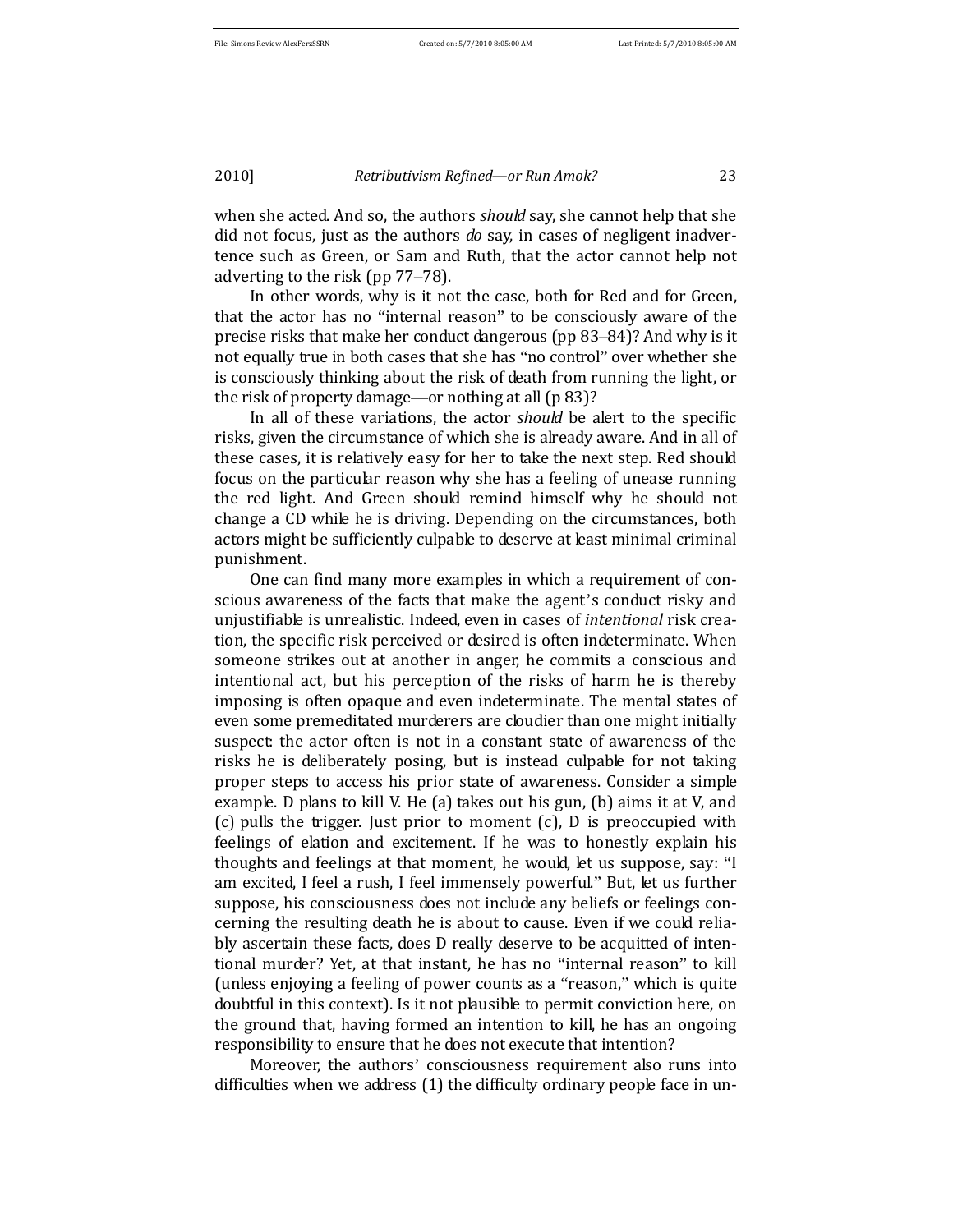derstanding the concept of probability and (2) the culpability of conduct that extends over time. First, consider probability. Suppose Red believes that running the red light under the circumstances creates a 10 percent chance of striking a pedestrian, and believes that if she strikes a pede‐ strian, there is a 20 percent chance he will suffer serious injury. Does she recognize that the probabilities are independent, so that the chance of seriously injuring the pedestrian is (10 percent x 20 percent), or 2 percent? Or does she mistakenly believe that one adds the probabili‐ ties, so that the chance of seriously injuring the pedestrian is 30 percent? These different beliefs should, under the authors' approach, result in significantly different levels of punishment.36

Secondly, consider the issue of culpable conduct that extends over time. Here is one of the authors' vivid (and contrarian!) examples:

Joe, John, and Jake . . . all drink themselves into an extreme state of intoxication in a pub. Joe is so drunk he cannot find his car and passes out in the parking lot. John does find his car and drives it quite dangerously, but luckily hits no one. Jake also finds his car, al‐ so drives it quite dangerously, and plows into another car, killing its occupants.

. . .

Under our schema, if getting intoxicated in a public place without surrendering one's car keys is unjustifiably risky to others because one might then drive dangerously—then Joe, John, and Jake have committed the same culpable act in getting intoxicated and are equally culpable. They are not culpable for what they do subsequently if after they become intoxicated they do not perceive their conduct to be risky. John's dangerous driving and Jake's fatal crash are merely fortuitous "results" of their culpable act of excessive drinking and are immaterial to their culpability (pp 191–92).

Those who believe that consequences matter to criminal liability will of course find this set of examples a reductio ad absurdum of the authors' contrary position. But I share the authors' view that outcome luck should be irrelevant. Nevertheless, I find their analysis here prob‐

<sup>&</sup>lt;sup>36</sup> The authors might plausibly reply that, in the end, all that matters for criminal culpability is what probability of harm the D believed she was creating, in light of the reasons she had for imposing the risk. Whether erroneous or confused reasoning produces that bottom-line probability is arguably irrelevant. But this reply does not entirely solve the problem, since D might not consciously come to any specific conclusion about how to combine the two probabilities. Recall that, in the preconscious category of cases, the authors are willing to consider what the actor means when she vaguely recognizes the dangerousness of her conduct (p 52). Should one similarly not ask what the actor means when she vaguely recognizes that two distinct probabilities must interact in producing a final probability?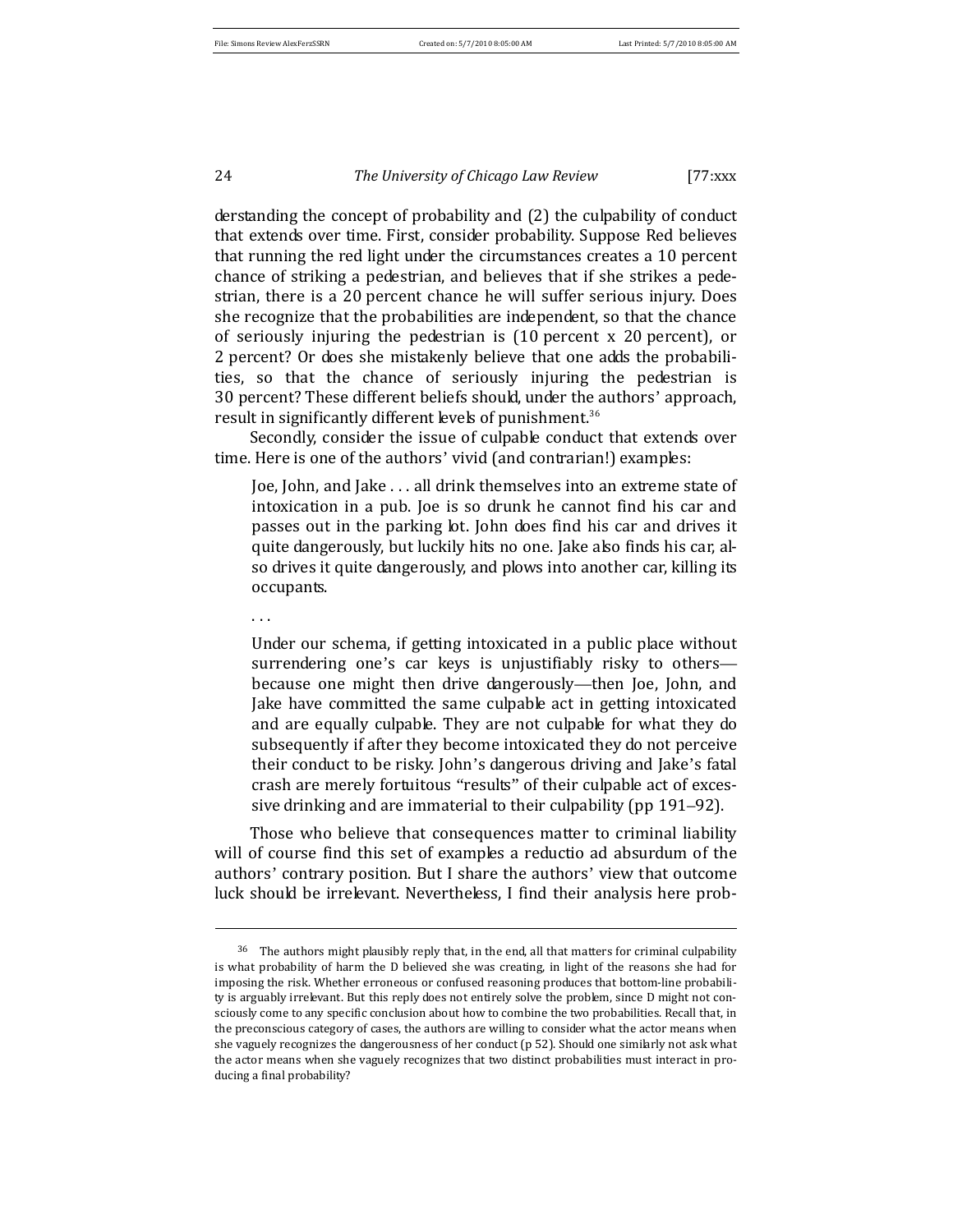lematic, though for a very different reason: it treats as completely irrelevant the fact that John and Jake actually decided to drive after they became intoxicated. Although Joe initially intended to do so, as well, he never faced the moment of choice. Should an account focused on culpa‐ ble choice not give some weight to the actual choices that actors make? The authors take a narrow time-slice view of choice, asking at each moment what risks the actor consciously took. A more capacious and plausible conception of criminal culpability would frame the issue differently: given that John and Jake were aware of the risk at time T1, and given that they made a decision to drive very soon thereafter at T2, is it not fair to ask them to exercise the control they still had (albeit an im‐ paired control due to alcohol) not to drive at T2?

The upshot? Taken literally, the "conscious awareness of risk" requirement of the recklessness criterion will almost never be satisfied. So it is understandable that the authors want to loosen the requirement. But in doing so, they either ask a question that often cannot be answered, or else, they implicitly insert an evaluative reasonableness element into their analysis: given what the actor already *did* specifically (or even vaguely) believe, what specific risks *should* he have been worried about? And what *should* he have been aware of? What should he have inferred? If such judgments of reasonableness become part of the analysis, however, then the authors' supposedly bright‐line distinction between recklessness and negligence becomes just a matter of degree.

Once again, I do acknowledge that any culpable criterion that makes legally relevant an actor's consciousness or belief will face difficult questions about the requisite degree and quality of that consciousness, and about its requisite objects. Should latent knowledge of facts suffice? Unconscious awareness? Is it enough to believe that changing a CD could cause some type of unspecified harm? Or must the actor advert to the possibilities of death, and serious bodily injury, and minor bodily injury, and property damage?<sup>37</sup> How thoroughly must the legally relevant belief occupy the actor's mind? Suppose Irma carries a loaded gun in public. Is she culpable only if she is thinking about the gun and its loaded status the entire time that she is in a public place? Is it enough that she had such thoughts immediately before appearing in public? Immediately after? What if the actor forgets that she is posing a risk? Forgetting is "involuntary," the authors say, so the failure to advert to the forgotten facts cannot, by itself, be the basis of criminal liability (p

<sup>37</sup> See Kimberly Kessler Ferzan, *Beyond Intention*, 29 Cardozo L Rev 1147, 1185–90 (2008) (analyzing the difficult problem of matching the actor's intention with what the criminal law prohi‐ bits); Michael S. Moore, *Placing Blame: A General Theory of Criminal Law* 449–59 (Oxford 1997) (discussing whether intent should affect the level of culpability for a result).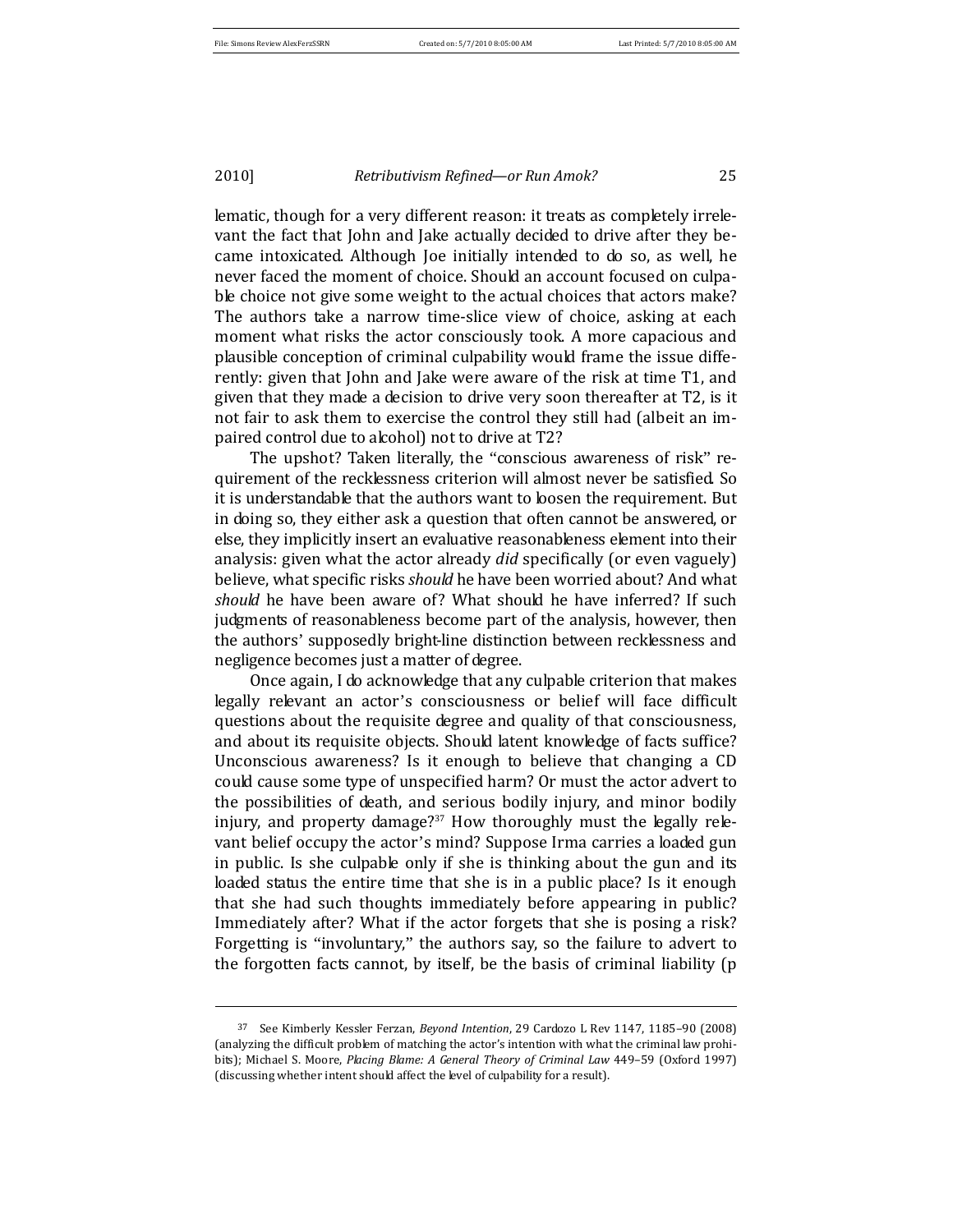81).<sup>38</sup> Yet one's ability to access facts that one has momentarily forgotten seems to differ only in degree from one's ability to access facts that one holds in the preconscious (which, the authors claim, suffices for criminal liability (p 58)). Moreover, even those of us who support crim‐ inal liability in *some* cases of negligent inadvertence acknowledge that the duty to become aware of risks of harm is triggered by the actor's actual awareness of *some* contextual facts—of enough contextual facts that it is seriously wrongful not to recognize the risks. If an actor is completely unaware of any facts about her environment, she cannot even be negligent.39

On the other hand, if his failure to write the reminder note was due to being greeted upon entering the house with the news that his father was deathly ill, or that his daughter had been severely injured in a soccer collision—news that completely occupies his attention and crowds out his resolution to write himself a reminder about the brakes—then his failure to write the note will not be reckless, again irrespective of what it leads to the next day. The cost of averting one's attention from, say, news of a family crisis in order to write a reminder note about one's car is high relative to the risks (of forgetting to write the note, then forgetting about the brakes, then driving, and then having an accident). Forgetting is itself involuntary. Failing to act to avert forgetting is voluntary and may be culpable depending on the reasons for failing to act. But very often, those reasons will be good reasons and will not display insufficient concern for others' welfare (pp 80–81).

This analysis is problematic, however. The authors suggest that if one has a good enough reason for failing to write the note, one would not be reckless for not doing so. But under their approach, it should not matter whether one has a good or bad reason for failing to write the note. If the actor does not write the note because he gets a call from his partner in crime about the bank robbery they are planning, and this causes him to forget to write the note, he is still not reckless, under their theory. Once he gets the call, he is no longer adverting to the risks from the bad brakes. It should not matter, on their approach, why he does not advert to the risks. By contrast, under an approach that permits punishment for some forms of culpable indifference or unreasonable failure to be aware of or to infer the existence of risks, the reason why an actor is not aware of a risk is indeed legally relevant. (Their actual example is consistent with their theory only if the actor *consciously decides* not to write the note when he gets the phone call; however, that is not a very realis‐ tic scenario.)

 $39$  The issue is actually a bit more complicated. If D1 deliberately drinks herself into an unconscious stupor, knowing that she is likely to harm V while in that state, she might not be negligent at the time that she harms V (assuming that she is then entirely unconscious), but of course

<sup>&</sup>lt;sup>38</sup> The authors offer an intriguing example of forgetting that not only displays the radical subjectivism of their approach (under which results are entirely irrelevant), but also demonstrates, once again, why we should not always demand that the actor be consciously aware of the legally relevant facts.

Consider someone who, as he is returning from work and driving into his driveway, notices that his brakes are soft. He realizes that it would be reckless to drive with the brakes in that condition, so he resolves to have them fixed before driving. He also knows that he is likely to forget this by the next morning, so he resolves to write a reminder note to himself when he gets inside his house.

Suppose he does not do so. Then he may be reckless for deciding not to write the note, even if the next morning he remembers to get the brakes fixed, or drives without incident. For he consciously ran an unjustifiable risk of forgetting the brakes, then driving, and then causing an accident.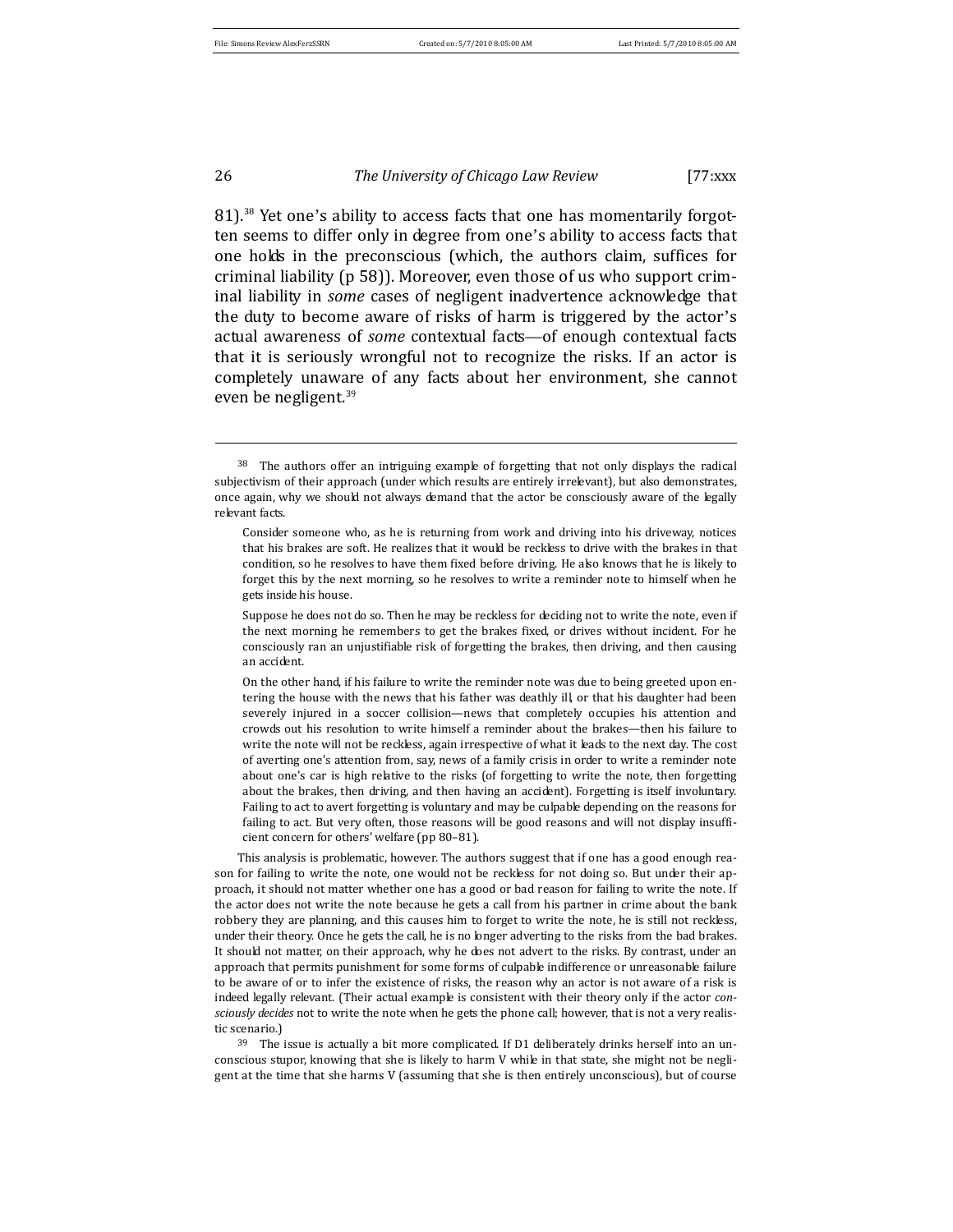i.

#### 2010] *Retributivism Refined—or Run Amok?* 27

I am not suggesting that any actor who at one point in time is aware of creating a risk of harm thereafter has an ongoing duty to re‐ main in a state of constant high alert to ensure that the risk does not persist. Such a duty is both entirely unrealistic and frequently counter‐ productive.40 The point is simply that any culpability requirement that depends on consciousness also must depend on capacity—capacity to bring latent knowledge to bear, to make straightforward inferences from the facts of which one is vividly aware, to investigate further, and so forth. But once one lets this camel's nose into the tent, there is no principled reason for concluding that *no* type of inadvertent negligence or culpable indifference can be sufficiently culpable to deserve punishment. The heart of the debate, in other words, should be: what types and degree of incapacity should preclude criminal liability? Although it is not an easy matter to say what kinds of less than fully conscious decisions and actions demonstrate sufficient culpability for criminal liability, that is where the debate over the minimally necessary culpability for crimi‐ nal punishment should focus.<sup>41</sup>

The authors would, I suspect, respond as follows. A person who is "capable" (in the sense just described) of acting otherwise but who lacks awareness of the legally relevant facts has no "internal reason" to act differently. Punishing him would therefore violate the maxim that "ought" implies "can" (pp 56–57). This reply proves far too much, how‐ ever. Consider a straightforward case, not of failure to perceive a risk, but failure to draw a reasonable inference from what one perceives. Re‐ call the self‐absorbed yuppie couple, Sam and Ruth, who placed their small child in the bath upstairs, with the water running, then greeted their guests. Suppose, in this variation, that while they socialized with their guests, they did remember that the child was in the bath. But they

her prior culpable act justifies criminal liability. Compare permanently unconscious D2, who indeed cannot be negligent because at no point in time was he capable of recognizing legally relevant risks.

<sup>&</sup>lt;sup>40</sup> For example, this "high alertness" strategy might be counterproductive if it causes the actor to be less responsive to dangers than if he attended both to the risks and to how carefully he is engaging in the risky activity. Drivers who focus only on who might be victimized by their driving might pay too little heed to how carefully they are driving.

<sup>&</sup>lt;sup>41</sup> For some valuable discussions of capacity and its relationship to moral and criminal responsibility, see George Sher, *Who Knew?: Responsibility without Awareness* 109–10, 113–15 (Ox‐ ford 2009) (arguing that moral and prudential demands only apply to those actors with sufficient cognitive capacity); R.A. Duff, *Answering for Crime: Responsibility and Liability in the Criminal Law* 57–77 (Hart 2007) (arguing that in situations where an actor has an exculpatory justification for her actions, she can be held morally responsible, but not answerable, for those actions); John Gardner, *The Gist of Excuses*, 1 Buff Crim L Rev 575, 580–85 (1998) (arguing that capacity should be understood in relation to the actor's social role); H.L.A. Hart, *Punishment and Responsibility* 155 (Oxford 1968) (rejecting the "mistaken assumption that the only way of allowing for individual incapacities is to treat them as part of the 'circumstances' in which the reasonable man is supposed to be acting"); George Sher, *In Praise of Blame* 57–59 (Oxford 2006) (arguing that moral blame attaches to moral failings but not to failings caused by mental or physical defects).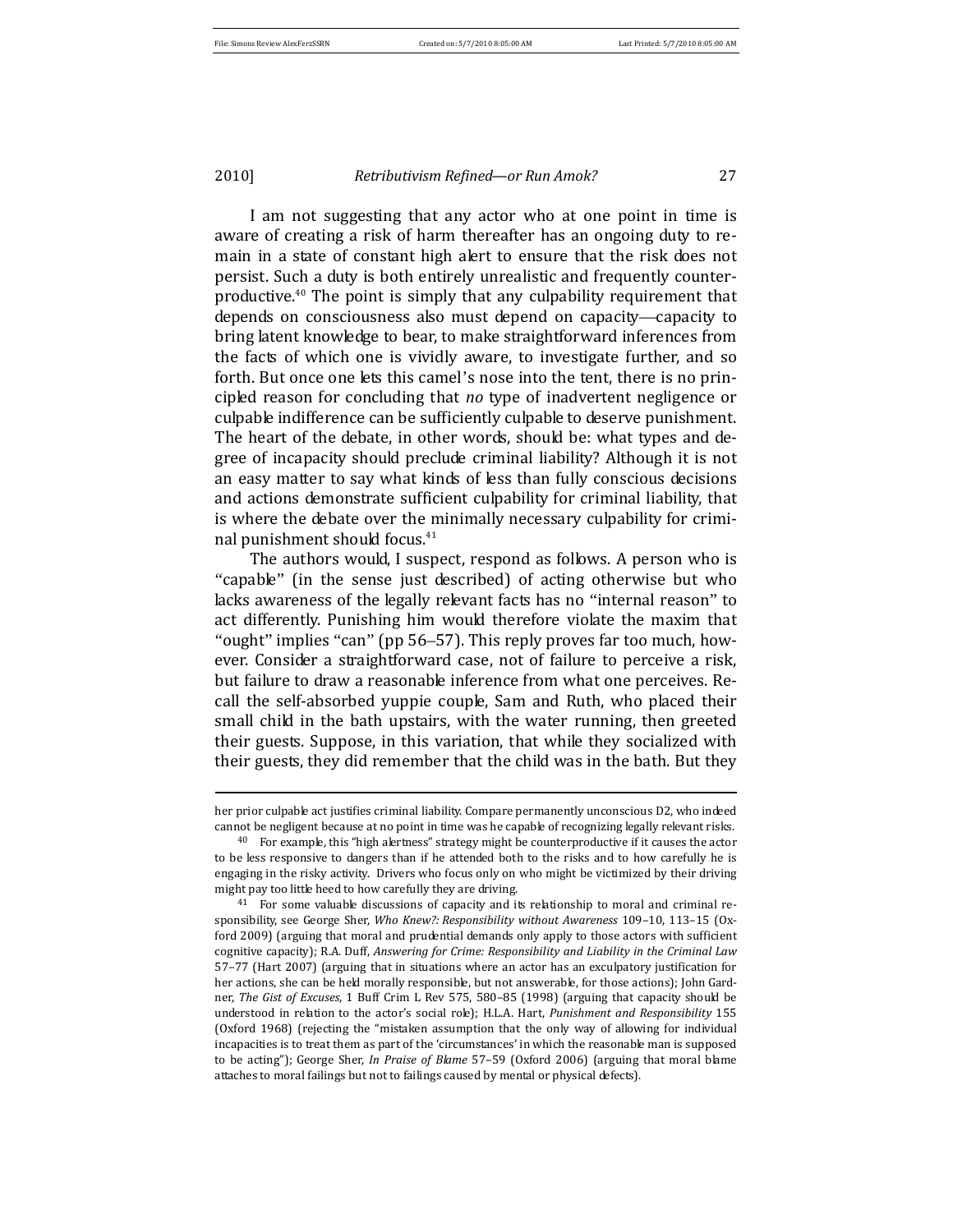reassured each other that the child would be perfectly safe because they would hear a splash or scream if the child was in any real trouble. Their inference from the facts (that the child is in no danger) clearly is grossly unreasonable and, let us assume, flows from their selfish concern with their social standing. The authors must now claim that Sam and Ruth have "no internal reason" to make a different, correct inference, for they did not consciously *choose* to draw the mistaken inference. But that claim in turn seems to presuppose that an actor is not culpable unless he is consciously aware, at the relevant moment of action, not only of cer‐ tain minimal facts bearing on the risks and reasons that render his act unjustifiable, but also of all deficiencies in his own practical reasoning that bear on the justifiability of his act—an extraordinarily unrealistic assumption.

#### IV. THE SURPRISING REAPPEARANCE OF THE REASONABLE PERSON

A final topic deserves attention. Despite their unequivocal rejection of the "reasonable person" as part of a criterion of liability for culpable inadvertence to risk, the authors *endorse* a reasonable person criterion elsewhere in their theory, and indeed make it central to the recklessness determination. For they insist that the factfinder must make the judgment of whether the actor, in improperly weighing the reasons for his act against the risks it creates, grossly deviated from the standard that a law-abiding person (pp 43,  $87)^{42}$  or a "reasonable person" (pp 91, 286) would observe.<sup>43</sup> Moreover, they apply this gross deviation approach both to excuses such as duress, and to justifications and prima facie liability (pp 43, 91, 135). $44$  The authors are remarkably casual and unspecific in identifying the content and contours of this "reasonable person" criterion, which they occasionally (and without distinction) describe instead as a "law‐abiding person" criterion or even the criterion

<sup>42</sup> The source of the reference to the "law-abiding" person is the Model Penal Code, which uses this phrase in its definition of recklessness instead of the "reasonable" person language it employs in its definition of negligence. See MPC § 2.02(2)(c)–(d). But it is doubtful that the different formulations were meant to have different meanings. See Simons, 1 Ohio St J Crim L at 186 (cited in note 15) (pointing out that the Model Penal Code commentary gives no explanation of the difference between the terms).

<sup>&</sup>lt;sup>43</sup> The authors argue for a gross deviation rather than a simple deviation from the standard of the law‐abiding or reasonable person: "The criminal law should not be concerned with those actors who, although they impose risks that are not justified by their reasons, are only minimally culpable (because their reasons *almost* justify the risks they perceive)" (p 43).

<sup>&</sup>lt;sup>44</sup> The authors emphasize that their "gross deviation" requirement is both a crucial principle of lenity and an important constraint on the discretion of state officials (pp 314–15).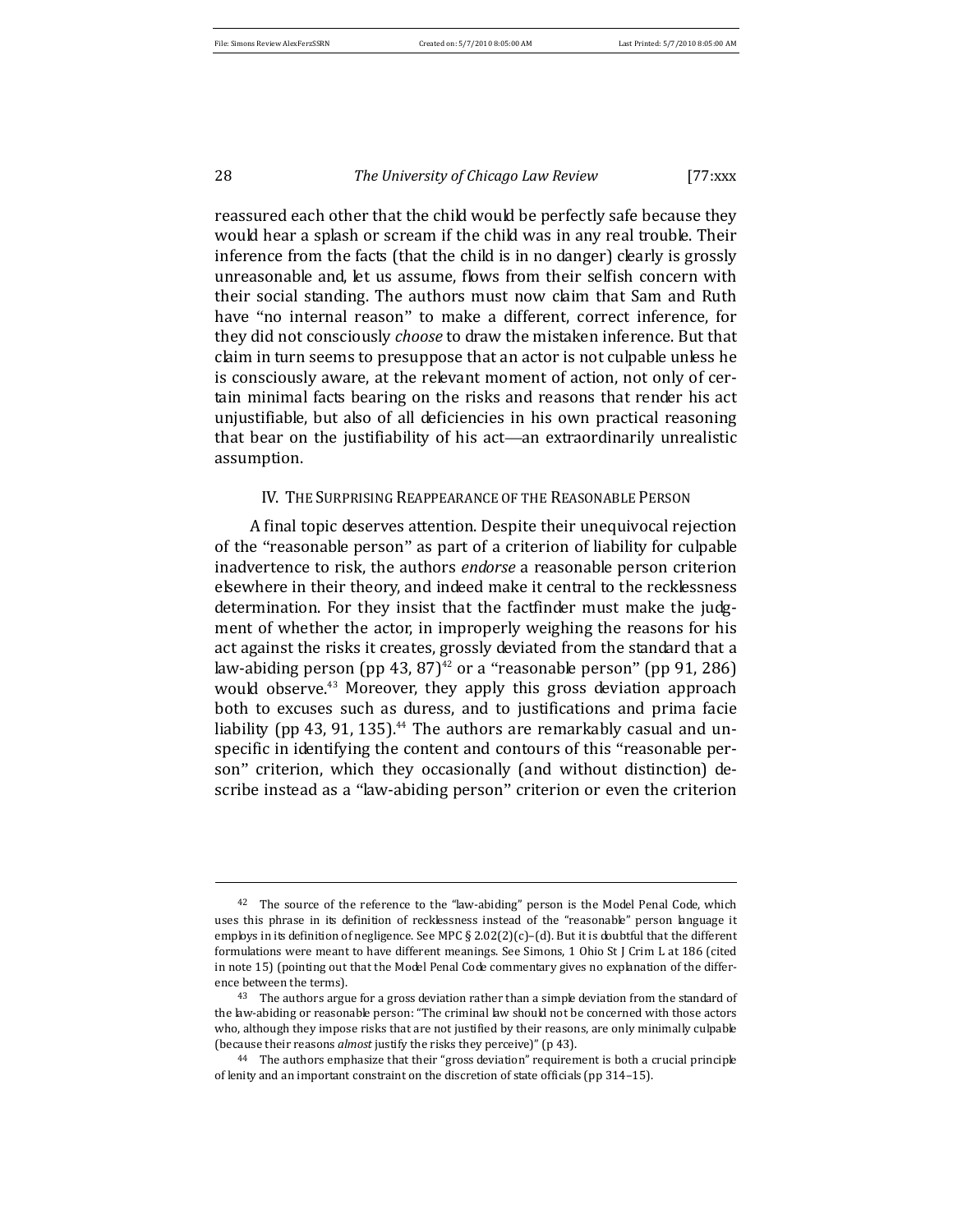of the "ordinary person" (p  $314$ ).<sup>45</sup> Ordinary or customary behavior is of course quite distinguishable from reasonable behavior.

The authors' endorsement of a reasonable person criterion here is surprising and in tension with their rejection of any form of criminal liability for unreasonable inadvertence.<sup>46</sup> If a reasonable person test is an incoherent or arbitrary construct, as they claim in the latter context, how can it be an intelligible guide in other contexts? To be sure, invoking a reasonable person criterion to limit criminal liability (in the form of a requirement that the conscious decision to create an unjustified risk be grossly unjustifiable or grossly inexcusable, relative to a reasonable per‐ son standard) might be less disquieting than invoking it to *extend* crimi‐ nal liability to where an actor should, as a reasonable person, have been aware of a risk but was not, or should have made sound inferences from the facts of which he was aware. If one is generally troubled by "reasonable person" criteria, it is especially problematic to employ them as cri‐ teria of inculpation. Nevertheless, the authors never explain why their general objection to reasonable person criteria has no force in this con‐ text.

What is the source of the authors' apparently inconsistent attitude towards reasonable person criteria? The fact‐law distinction appears to be the answer. The authors oppose a criterion that asks what *facts* a reasonable person would be aware of (recall Red and Green, and Sam and Ruth).47 But they endorse a criterion that asks whether as a matter of *law*, consciously taking a particular risk for a particular set of reasons is a gross deviation from what a reasonable person would do (pp 152– 53). Put differently, their highly subjective approach to culpability in‐ sists that the actor have a subjective understanding of the relevant facts but not of the governing legal norms.

To illustrate, imagine yet another variation of the story of yuppie couple Sam and Ruth. Suppose they do remember that their child is in the bath as they are socializing with their guests, but they honestly, subjectively believe (1) there is only a 1 in 1,000 chance that the child will drown, and (2) that chance is worth taking because the benefits of unin‐ terrupted socializing outweigh that risk. The second subjective belief is irrelevant, under both current criminal law and the authors' approach

<u> 1989 - Andrea Stadt Britain, amerikansk politik (d. 1989)</u>

<sup>45</sup> In one instance, the authors frame the question as whether "what the actor did is a 'gross deviation' from what the ordinary citizen, with ordinary concern for the interests of others, would do" (p 314). In their proposed jury instruction, they use all three terms interchangeably: the jury must find that the actor "grossly deviated from what an ordinary, reasonable, law-abiding actor would do" (p 329).

<sup>&</sup>lt;sup>46</sup> It is also in tension with their argument that, in defining "objective risk," there is no nonarbitrary way to specify an "objective" risk of harm. See notes 30–31 and accompanying text.

<sup>47</sup> See notes 31–36 and accompanying text.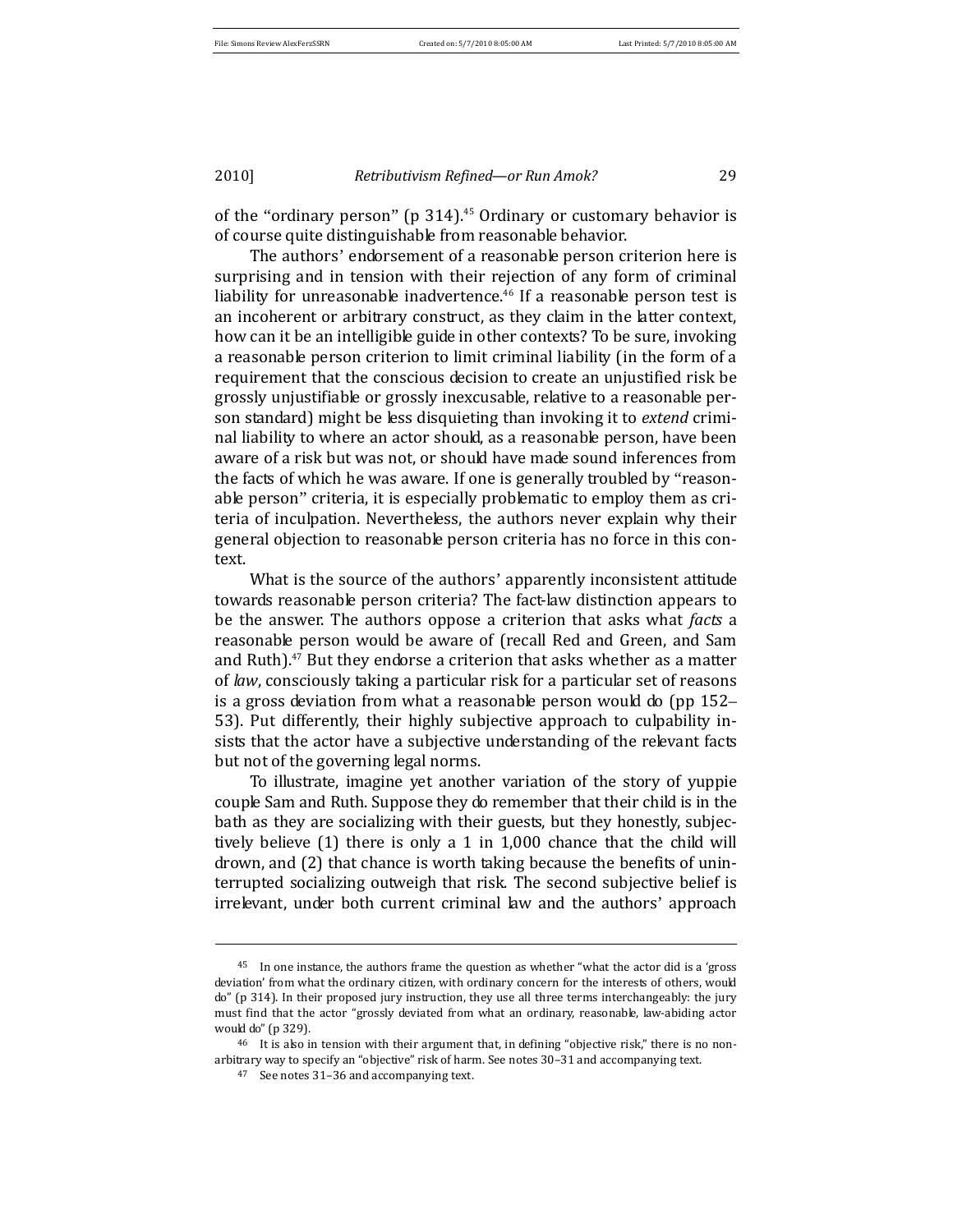(pp 152–53). It is irrelevant because their mistaken belief concerns a matter of law, not fact—assuming, as is very likely, that the factfinder would consider it unjustifiable to take such a risk (or assuming that the criminal code itself predefines the objective value of the relevant risks and reasons in such a way that their conduct is unjustifiable) (p 280). Even subjectivist retributivists such as the authors are properly reluctant to require all actors to be subjectively aware of the immorality or illegality of their conduct.<sup>48</sup> Such a requirement would permit terrorists and others with belief systems radically at odds with the community's social and legal norms to obtain a full defense to criminal liability.

But are the authors really entitled to rely on the fact‐law distinction in this way? After all, if, as they believe, culpability requires a conscious choice not to conform to social and legal norms, and not simply a gross‐ ly unreasonable failure to so conform, it seems plausible to insist that the actor must be conscious of the legal as well as factual features of his conduct that make that conduct unjustifiable. Should we therefore not require the actor to recognize that he is violating the governing legal norms? The authors concede that they have not offered a full justification of the distinction.<sup>49</sup> What they should also concede is that asking whether a reasonable person would be aware of the relevant *facts* is also sometimes an appropriate element of determining criminal liability. For here, too, we are employing an objective standard to measure the culpability of the actor. If Sam and Ruth are culpable despite their sincerely held but socially objectionable values (as in the last variation), why are they not culpable in the original example, when their socially unacceptable values explain why they did not remember the risk to their child? Ignorance or mistake of fact, like ignorance or mistake of law, can have its source in the actor's objectionable values. In either case, the actor displays "insufficient concern" (in the authors' sense) for the interests of others (pp 151–54).

A further problem with the authors' use of the reasonable person criterion is this: they invoke the criterion to limit criminal liability to grossly unjustifiable *or* grossly inexcusable acts, and thus they conflate two quite distinct categories, justification and excuse. To be sure, they are not alone in suppressing the difference by employing an opaque reasonable person standard. The Model Penal Code sometimes does em‐

<u> 1989 - Andrea Stadt Britain, amerikansk politik (d. 1989)</u>

<sup>48 &</sup>quot;A choice that reflects insufficient concern for others' interests is the paradigmatic culpable choice. The fact that the actor believes her lack of concern is justifiable cannot make it so" (p 153).

<sup>&</sup>lt;sup>49</sup> "Here we can do no more than merely assert our belief, one that most of our practices of blaming and punishing presuppose, that one is morally culpable for 'mistakes' of justificatory strength but not for mistaken beliefs about factual matters" (p 153 n 76).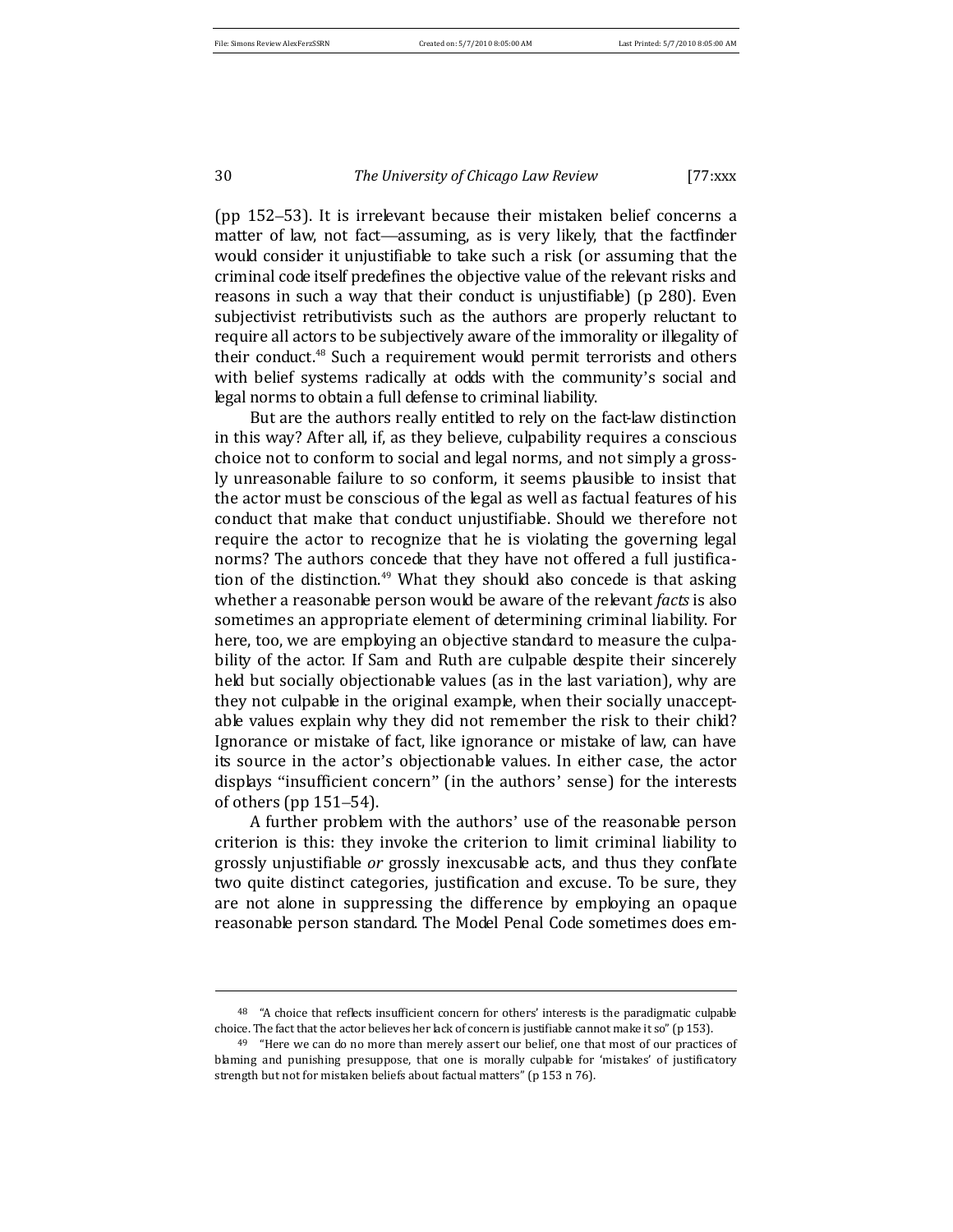ploy reasonableness language in its excuse provisions.<sup>50</sup> But this undifferentiated approach is unwise. When otherwise criminal acts are justified, those acts instantiate ideal, or at least permissible, behavior. When otherwise criminal acts are merely excused, those acts instantiate un‐ derstandable human failures of will, cognition, and the like. The language of "reasonableness" fits far more comfortably with this conception of justification than with excuse. The reasonable person criterion is best interpreted as a standard by which one should guide one's behavior. But the better characterization of a person who harms an innocent under the threat of duress, or who kills the victim in response to an understandable provocation, is that he acts without (or with diminished) cul‐ pability, not that he acts in an ideal or even permissible manner. Accordingly, it would be much more desirable to banish "reasonableness" cri‐ teria from legal doctrines of excuse in order to assure that this distinction is preserved.<sup>51</sup>

Consider specifically the authors' treatment of duress. They provide plausible arguments for expanding the duress defense to cover, not only unlawful threats of force, but also lawful threats, nonhuman threats, and threats of harm less severe than serious bodily injury (pp  $141-43$ ).<sup>52</sup> But the omnibus criterion that they would adopt is a version of the (proble‐ matic) Model Penal Code test: an actor should be excused "in any situation in which a 'person of reasonable firmness' would impose the risk that the actor believed he was imposing" (p  $135$ ).<sup>53</sup>

This standard obscures more than it clarifies. In their actual analy‐ sis of the normative basis of duress, the authors provide an extremely illuminating framework: some conventional cases of duress count as justified in an agent‐neutral sense, some as personally justified in an agent-relative sense, and some as excused (pp 135–41). But the opaque "person of reasonable firmness would impose the risk" standard muddles these distinctions. The term "reasonable" suggests justification in at least

<sup>&</sup>lt;sup>50</sup> Thus, the excuse of duress turns on whether a "person of reasonable firmness" would have been able to resist the threat, and the partial excuse of voluntary manslaughter on whether the actor had a "reasonable explanation or excuse" for killing. See MPC §§ 2.09(1) (duress), 210.3(1)(b) (manslaughter).

<sup>51</sup> Possible substitute language for excuses includes: what can "fairly" be expected of an actor; or whether it is "understandable" that the actor did not conform to the law. Indeed, the following emphasized language in the authors' proposed jury instruction is much more apt than the "reasonable person" portion of the instruction:

You need not conclude that what defendant did was the "right thing to do," but rather, that *taking into account a realistic sense of faults and failings of the ordinary human being*, we could not have expected a reasonable person, one who shows proper regard for the interests of others, to have acted otherwise than defendant acted (p 329) (emphasis added).

<sup>52</sup> Moreover, they would also expand the duress defense to innocent threats, shields, and bystanders (p 144).

<sup>53</sup> See note 50.